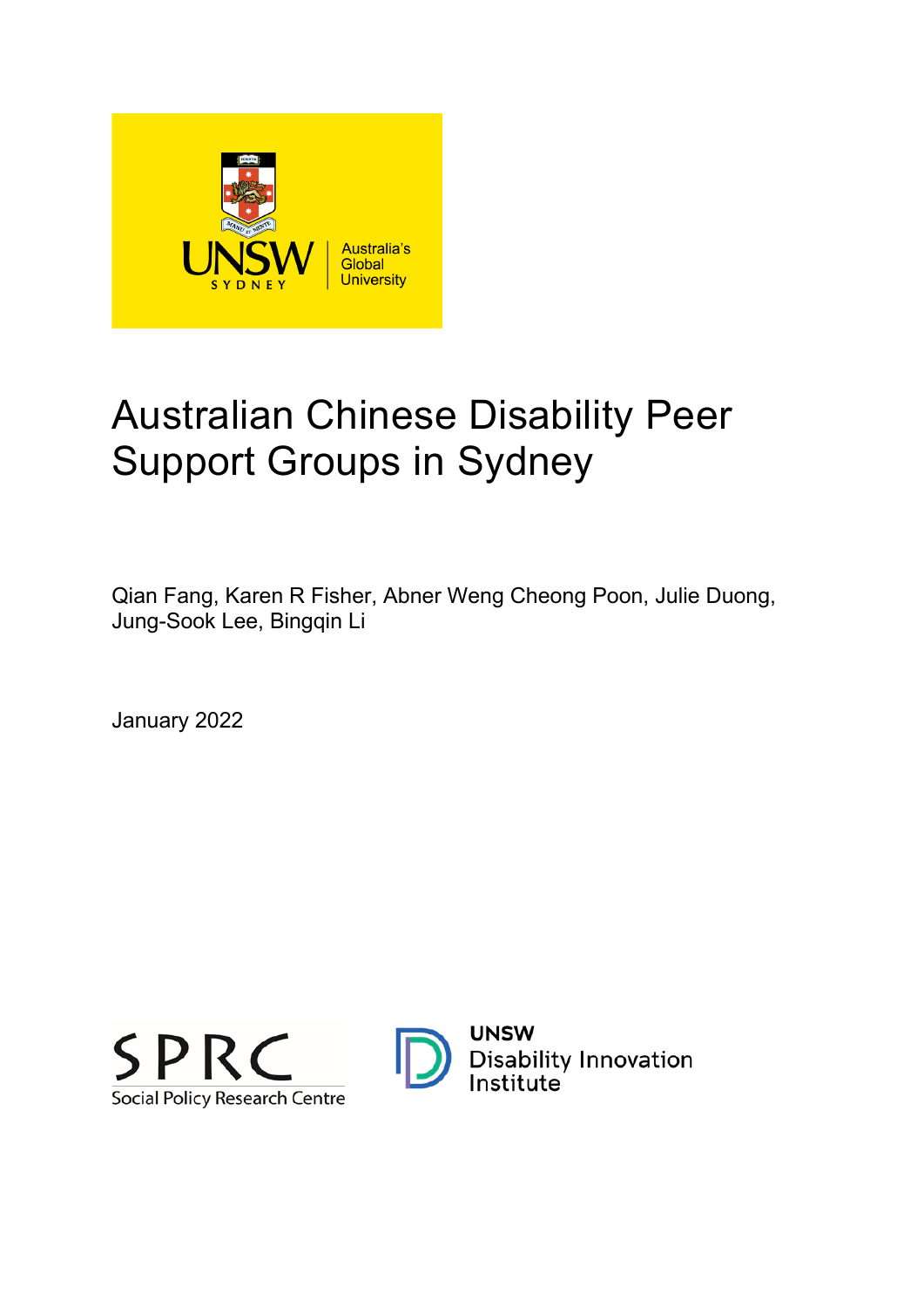#### **Research Team**

Qian Fang, Karen R Fisher, Abner Weng Cheong Poon, Julie Duong, Jung-Sook Lee, David Yang, Amy Chan, Bingqin Li,

For further information: Karen Fisher [karen.fisher@unsw.edu.au](mailto:karen.fisher@unsw.edu.au) +61 2 9385 7800

#### **Acknowledgements**

This research is a seed funded project of Disability Innovation Institute UNSW

We have received in-kind support from:

SHARP, UNSW

School of Social Sciences, UNSW

Aged and Community Care Services, Chinese Australian Services Society (CASS)

Diversity and Disability Alliance

Your Side Australia

#### **Social Policy Research Centre**

UNSW Sydney NSW 2052 Australia T +61 2 9385 7800 F +61 2 9385 7838 E [sprc@unsw.edu.au](mailto:sprc@unsw.edu.au) W [www.sprc.unsw.edu.au](http://www.sprc.unsw.edu.au/)

© UNSW Australia 2022

The Social Policy Research Centre is based in the Faculty of Arts & Social Sciences at UNSW Sydney.

Suggested citation: Fang, Q., Fisher, K.R., Poon, AWC., Duong, J., Lee, JS., Li, B. (2022). Australian Chinese Disability Peer Support Groups in Sydney. Sydney: Social Policy Research Centre, UNSW Sydney.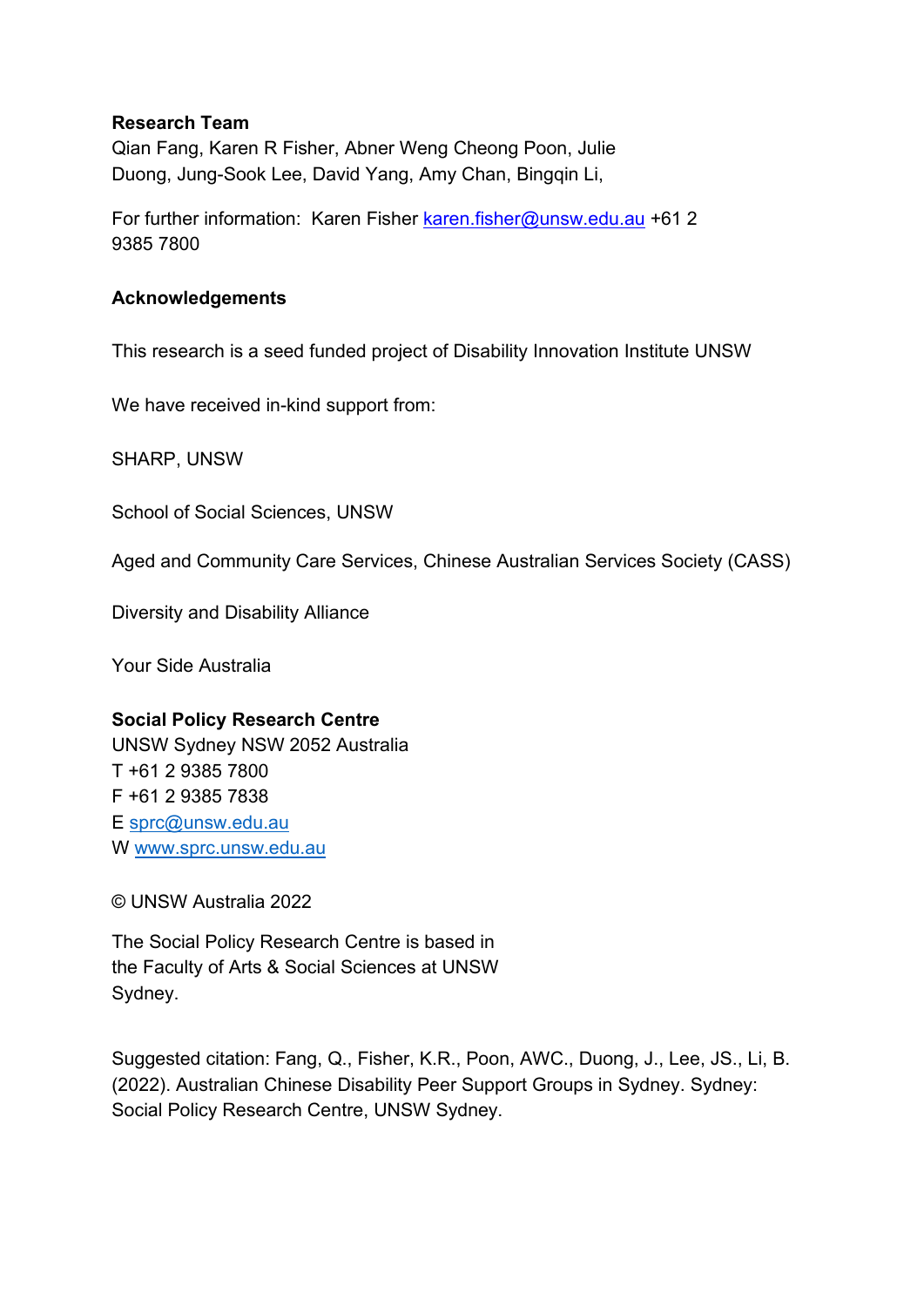## **Contents**

| 1                                                                                |
|----------------------------------------------------------------------------------|
| 2. Good peer support: perspective of people with disability and families7        |
|                                                                                  |
|                                                                                  |
|                                                                                  |
| 3. Development and continuation of CALD disability peer support groups14         |
|                                                                                  |
|                                                                                  |
|                                                                                  |
|                                                                                  |
|                                                                                  |
|                                                                                  |
|                                                                                  |
| Ongoing capacity building for group facilitators and staff liaisons 19           |
|                                                                                  |
|                                                                                  |
|                                                                                  |
|                                                                                  |
| 4.1 Disability peer support groups are valuable support resources for culturally |
| 4.2 Disability peer support groups need external support across the society24    |
|                                                                                  |
|                                                                                  |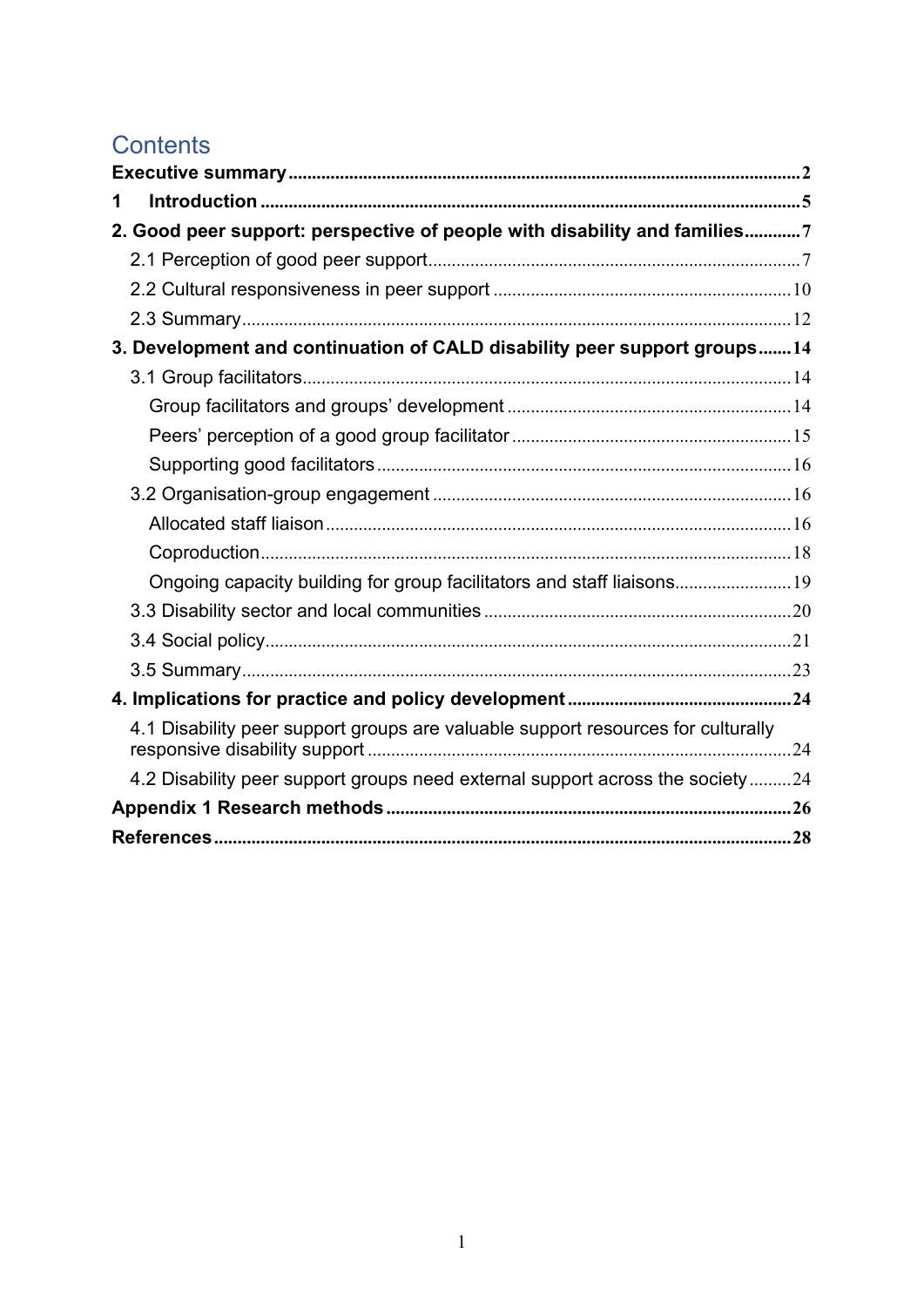## <span id="page-3-0"></span>**Executive summary**

A lack of suitable disability support excludes many culturally and linguistically diverse (CALD) people with disability from one of Australia's major social policy reforms, the National Disability Insurance Scheme (NDIS). Their exclusion is due to two unresolved problems – inadequate understanding about what they need; and poor responses to their needs (Senerathna et al. 2018). Recent empirical evidence indicates that disability organisations working with peer support groups run by and for people with disability and their families from CALD backgrounds is a promising approach for organisations to improve their support quality (Fang et al. 2021). Evidence is needed to inform how to facilitate and support CALD disability peer support groups in culturally responsive ways.

Funded by the Disability Innovation Institute (DIIU) of University of New South Wales (UNSW Sydney), this research examined how disability organisations support and work with CALD disability peer support groups to provide quality and sustainable support in the context of the NDIS. We collaborated with three disability organisations in Sydney. These organisations established and support multiple peer support groups for people with disability and their families from a range of cultural backgrounds. We selected four disability peer support groups that the organisations work with. The four groups mainly support Australian Chinese people with disability and their families<sup>1</sup>. We looked at Australian Chinese as an entry point to future research, which will include other diverse cultural backgrounds.

This research was a qualitative study. We collected data from observations of six group activities and 40 interviews with group members and disability practitioners to understand how Australian Chinese people with disability and their families perceive good disability peer support; what factors contribute to the development and sustainability of the perceived good disability peer support; and the implications for practice and policy improvement for grassroots peer support initiatives and quality disability support.

### **Good disability peer support as perceived by participants**

Drawing on their experiences of disability peer support groups, the Australian Chinese participants said good peer support contained two components: emotional support from people with shared experiences; and support to improve the peers' capacity. Peer support groups were a platform to socialise, develop bonds, share lived experiences, feel understood, and develop a sense of belonging. Young adults with disability referred to the capacity building as the capacity to make new friends. Family members expected good peer support to improve their capacity to navigate the NDIS.

Preferences for cultural responsiveness in good peer support varied among the participants relative to their primary language. Participants whose primary language

<span id="page-3-1"></span> $1$  One of the groups was run by and for families of people with disability from Asian backgrounds, and most peer group members were Australian Chinese.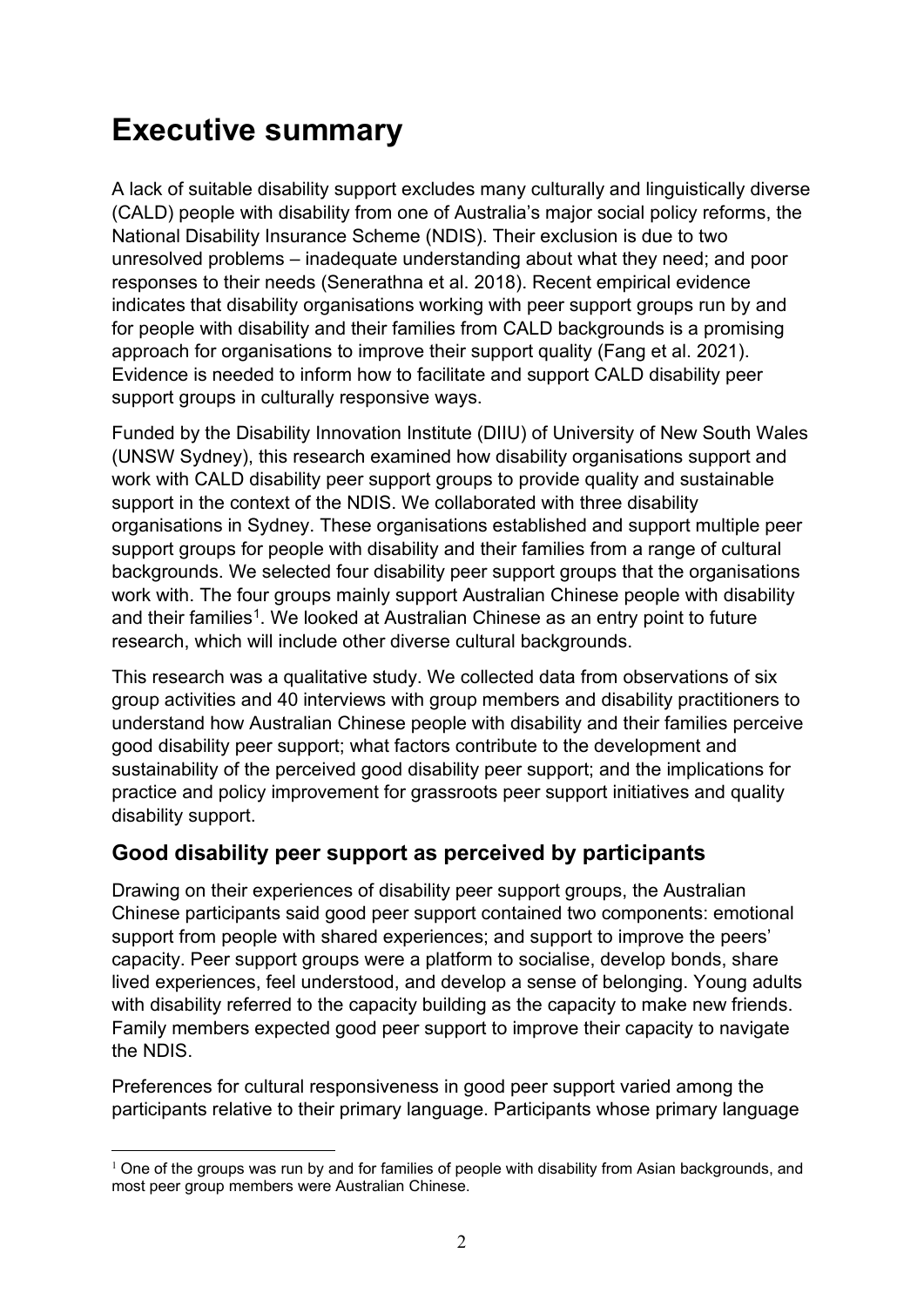was Chinese tended to consider communicating with peers from the same culture in the same mother language as a condition of good peer support. People who were born in Australia were more likely to accept peers from various cultural backgrounds and used English to communicate across cultures.

### **Contributors to the development and sustainability of good disability peer support**

Facilitating a disability peer support group that meets participants' expectations requires effort and support to the group in the way it operates internally and the way the group engages with the community.

**Group facilitators** played a significant role in the development and continuation of perceived good peer support. The participants suggested the qualities of a good facilitator include:

- Lived experience of disability or caring for people with disability
- Empathy with peers' experiences and needs
- No intention to make profit or take advantage of the peer support group
- Capacity to mobilise resources and organise activities with the group.

**Disability organisation support** was another contributor. Organisational support can focus on supporting the group facilitator and providing various resources for the groups' activities. The research identified elements for organisations to conduct constructive engagement with CALD disability peer support groups. These include:

- Assigning a capable staff member to liaise with the group
- Respecting the expertise of the group members and cultivating group autonomy
- Providing ongoing capacity building for the group facilitator and staff liaison
- Facilitating inter-agency collaborations with other organisations to mobilise resources for disability peer support.

Working with CALD disability peer support groups benefited both the groups and the organisations. The groups benefited from receiving the support they needed for development and sustainability. The organisations reaped further understanding about people with disability and their families from CALD backgrounds for the development of culturally responsive practice.

**Support and resources from the disability sector and local communities**  complement those at the organisational level. The research found that collaborations among disability and community organisations helped mobilise resources for grassroots peer support initiatives.

**Social policy** influences the development and sustainability of CALD disability peer support groups in three ways: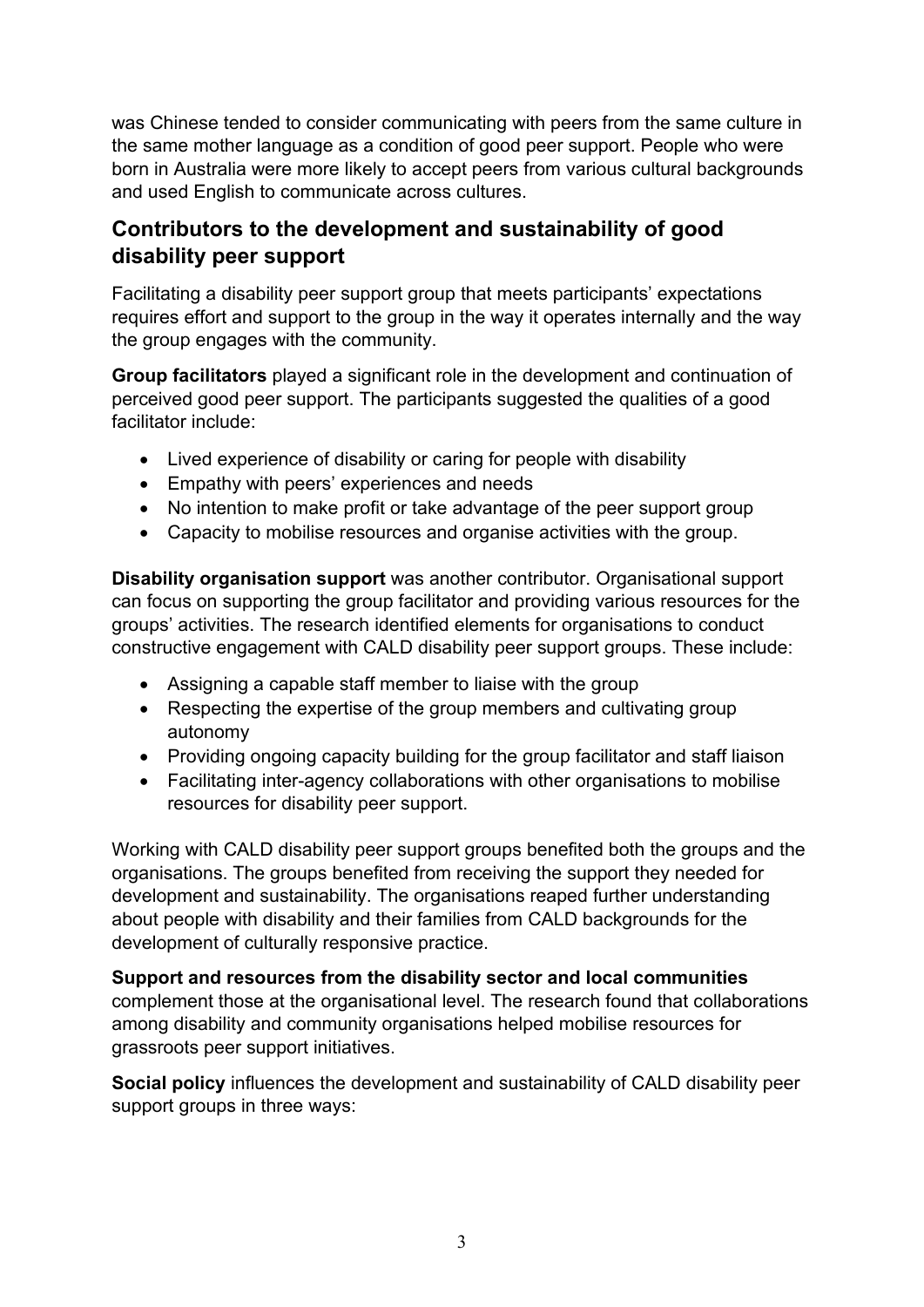- CALD disability peer support groups are a valuable asset to inform the improvement of the NDIS because much of the support from peer support groups are related to goals of the NDIS at system level
- Policy arrangements such as Ability Linker cultivate resource mobilisation across the disability and CALD communities to support the development and sustainability of grassroots peer support initiatives
- Policies that foster grassroot peer support initiatives should include and respect the expertise of CALD people and frontline professionals.

### **Implications for practice and policy for culturally responsive disability support**

The research has implications for disability organisations to facilitate and support CALD disability peer support groups. These include:

- Facilitating and supporting CALD disability peer support groups is an approach to improve the organisation's disability support to people from CALD backgrounds
- Identifying, and supporting a good group facilitator is key to establishing and maintaining a good peer support group
- Organisation's engagement with peer support groups should include the expertise of the peers and respect group autonomy
- Continuous capacity building for the staff liaison and group facilitator contributes to the development and sustainability of peer support groups.

Social policy change could better support the grassroot CALD peer support initiatives. Changes include:

- Working with CALD disability peer support groups
- Including a position, such as Ability Linker, to cultivate organisation collaboration across disability and CALD communities
- Ensuring the expertise of CALD people and frontline practitioners are heard and included in policy making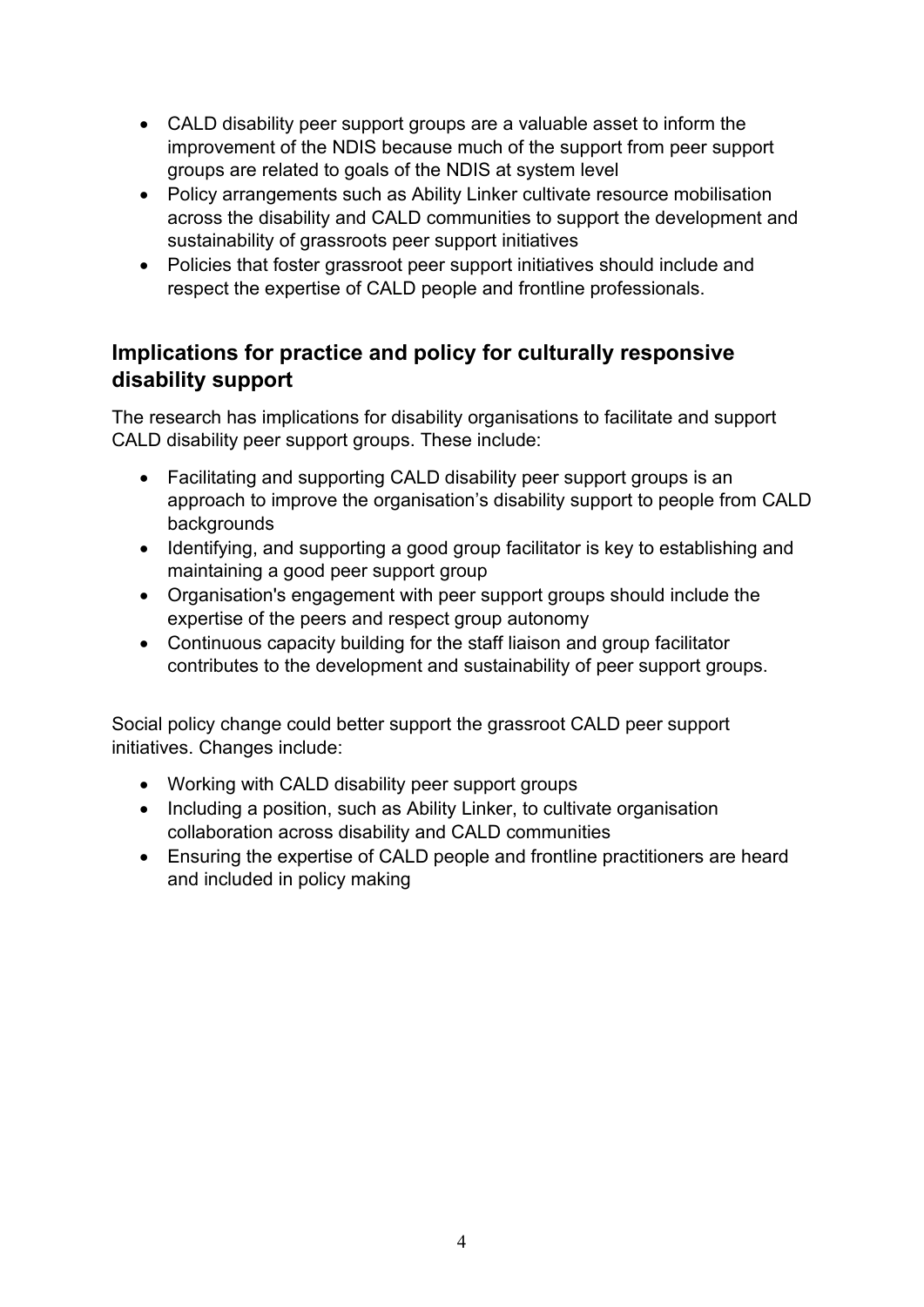## <span id="page-6-0"></span>**1 Introduction**

People from culturally and linguistically diverse (CALD) backgrounds in Australia have at least similar rates of disability to other Australians, if not higher (Zhou 2016). A lack of suitable disability support excludes many CALD people with disability from one of the most significant Australian social policy reforms of this century, the National Disability Insurance Scheme (NDIS) (Senerathna et al. 2018; Zhou, 2016). Earlier research has focused on barriers to culturally responsive disability support, such as a lack of information in other languages (Heneker et al 2017; Senaratna, et al 2018; Zhou, 2016). More information is needed about solutions to the problem.

Informal disability support, especially disability peer support, not only supplements formal supports but also assists people with disability and their families access and navigate the formal support systems (Purcal et al 2019; Walsh et al 2018). Empirical studies have confirmed that disability peer support run by and for people from CALD backgrounds is a good complement to formal disability support (Fang and Fisher, 2019; Wehbe et al 2019). In addition, working with CALD peer support groups has been empirically confirmed as a promising approach for disability organisations to improve their support quality (Fang et al 2021). New research is needed to better understand how to facilitate and support CALD disability peer support groups in culturally responsive ways.

This project examined how disability organisations supported and worked with CALD disability peer support groups in the context of the NDIS. The research answered three research questions.

1) What do Australian Chinese people with disability and their families perceive as good disability peer support?

2) What are the factors that contribute to the development and continuation of good disability peer support and how do the factors contribute?

3) What are the implications for culturally responsive support for grassroots disability peer support initiatives in CALD communities?

To answer these questions, we collaborated with four disability peer support groups run by and for Australian Chinese people with disability and their families. They were supported by three disability organisations<sup>[2](#page-6-1)</sup>. The groups varied in size, ranging from 15-160 peer members. The groups ranged from 2 to 5 years in operation.

The research focused on the Australian Chinese disability peer support groups for two reasons. Given the heterogeneity of multi-cultural Australia, we used Australian Chinese peer support groups as an entry point to future research that will include other diverse cultural groups. The research team has bilingual researchers who speak Chinese and English, which made it easier to build rapport with the Australian Chinese participants and collect data. Chinese is the largest ethnic minority group in Australia.5.6% of Australians identify as having Chinese ancestry (ABS, 2016).

<span id="page-6-1"></span> $2$  Two groups were receiving support from the same organisation.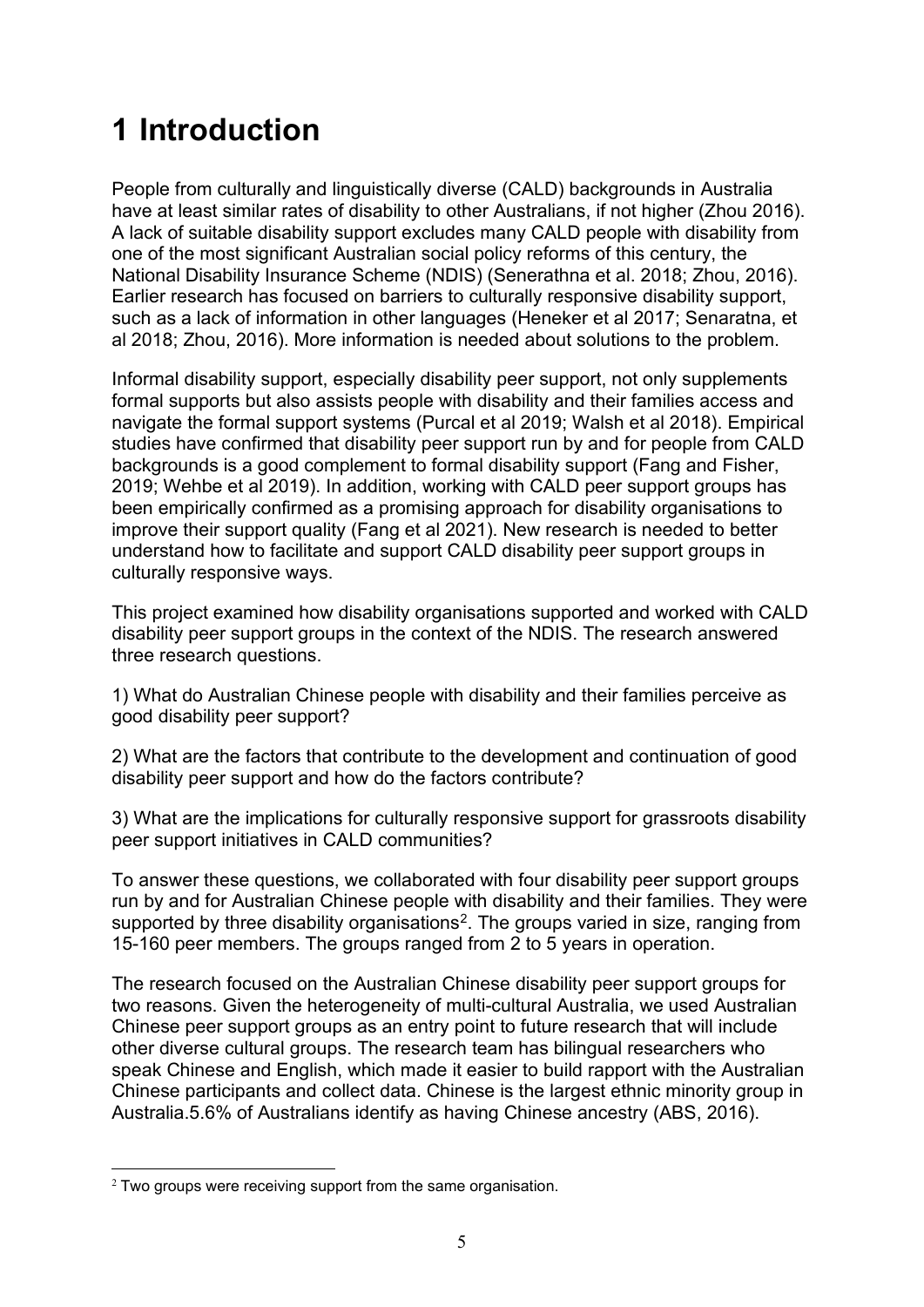The research adopted a qualitative research methodology and used two types of data collected from June to September 2020. There were 40 semi-structured interviews with 46 participants, including peer members, group facilitators and organisation staff, and six group session observations.[3](#page-7-0) The methods are summarised in Appendix 1.

The following sections present findings about the following aspects:

- Perception of good peer support from the perspective of the Australian Chinese peer members
- Factors for the development and continuation of the perceived good peer support
- Implications for culturally responsive support for grassroot disability peer support initiatives in CALD communities.

<span id="page-7-0"></span> $3$  Some interviews were with couples (fathers and mothers of people with disability). The six sessions were organised by the three groups except for one group. The group was not running any sessions during the data collection period.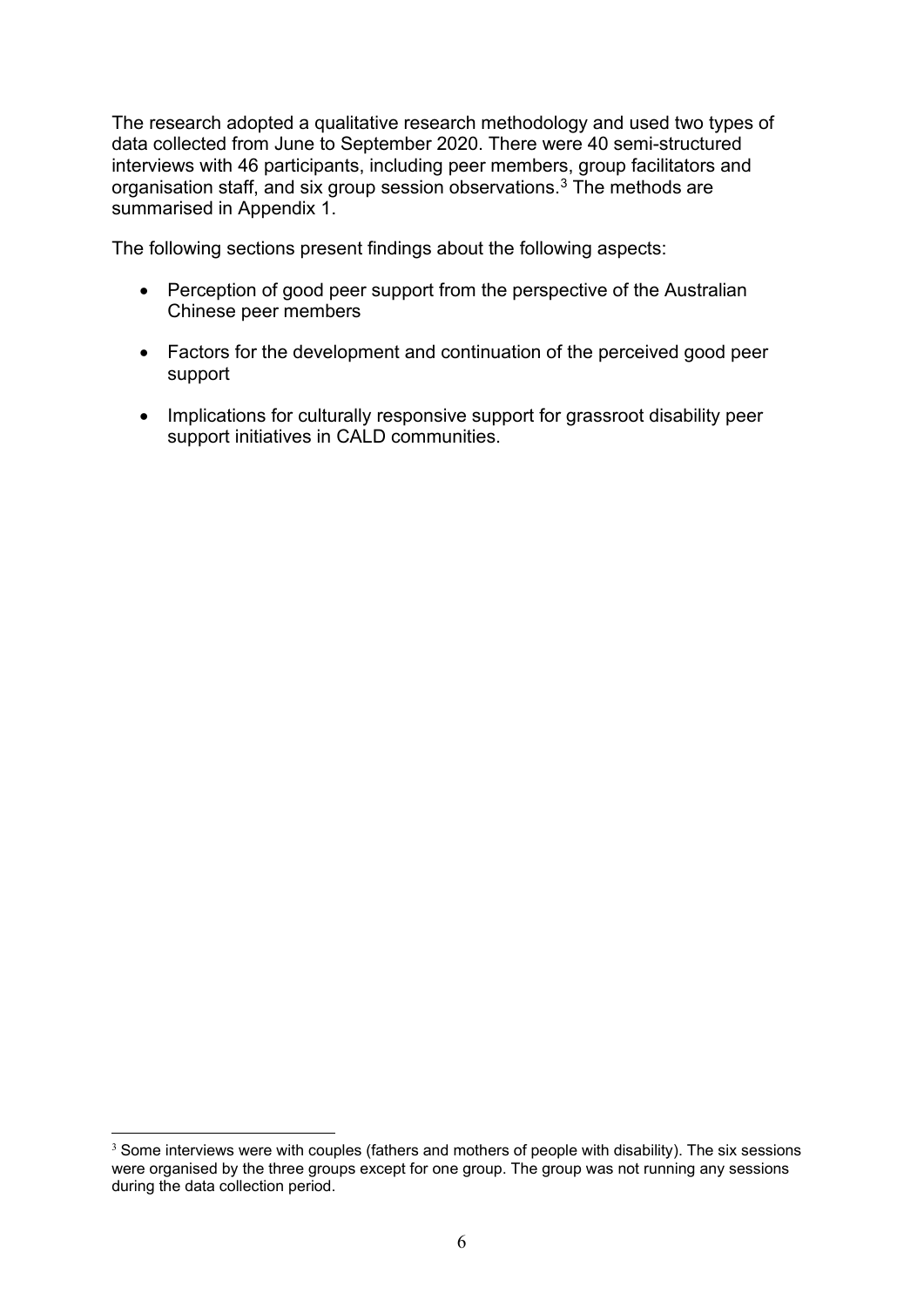## <span id="page-8-0"></span>**2. Good peer support: perspective of people with disability and families**

Australian Chinese people with disability and their families said that good disability peer support was a way for them to meet people with shared experiences. The peer support groups gave them emotional support with each other, where they learnt new things from their peers. The participants' preferences of cultural responsiveness in good peer support varied between people who used Chinese as their primary language and others, such as young people with disability born in Australia and their families. This section reports the commonalities and differences of the participants' perception about good peer support and the associated factors.

## <span id="page-8-1"></span>2.1 Perception of good peer support

When participants spoke about good peer support, they focused on a combination of receiving emotional support and learning new things. People with disability and their families held similar expectations about the emotional support in peer support groups: meeting people with shared experiences and providing emotional support to each other.

A participant, a young adult with autism, said that he liked to attend the group activities because they were a good opportunity to meet new friends. He mentioned that he regularly contacted the facilitator [a young adult with autism], discussing how to organise group activities, although they were not friends yet. He invited the facilitator to go out to watch a movie together before COVID. The participant's mother said that the peer support group established a platform for young people with disability to engage with each other and develop a bond. This met her expectation about good peer support for her son, although she noted that the group had space for further improvement. The mother explained her expectation about good peer support among young people with disability like her son was to:

organise various outdoor activities, such as watching movies, going to cafes, and so on. The activities will attract young people and help develop a bond among them.

According to a mother of a young adult with disability from another group, the group organised many outdoor activities, inviting people with disability and their family members to BBQs, picnics in park, and one-day trips. The mother said these activities were particularly valuable for people with disability:

Our children with disability don't have many opportunities to go outside and socialise. [These activities] bring them to outdoor work out, which is a good emotional outlet for them, and also enable them to meet new friends in a natural way.

Many parents said that their children with disability benefited from emotional support from peers. However, there were fewer peer support groups for people with disability than for family members. A mother commented: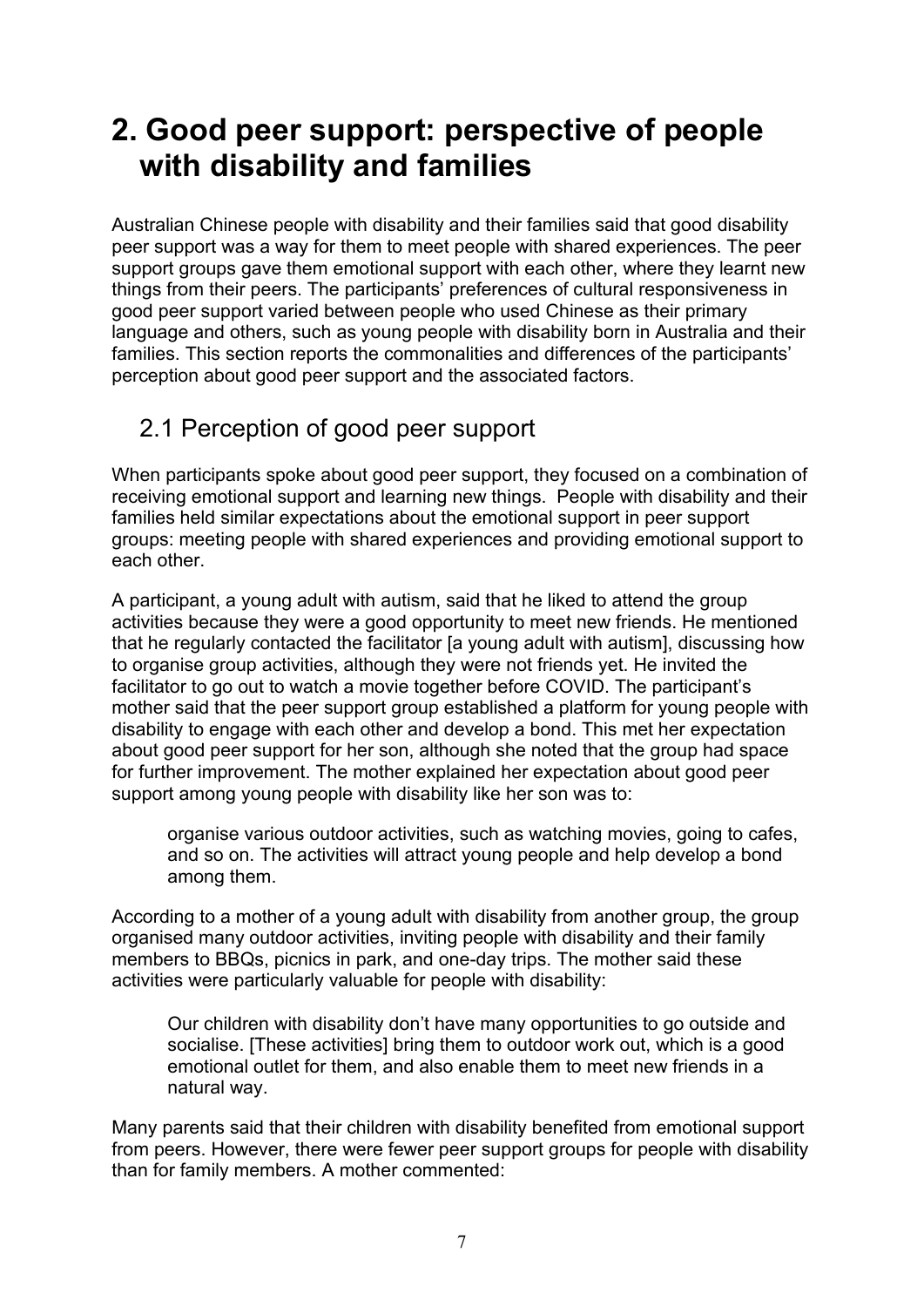We parents had found our peers. I hope my son could also meet young people with disability, chatting and developing a bond… [The group should be as stable as ours] with peers with similar disability and ages.

All the parents with children with disability held similar opinion about gaining emotional support from peers, as explained by a mother about how important emotional support was:

I finally found a place [this group] to talk about my daughter's situation. Before joining the group, I had no courage to disclose my daughter's disability. I even hesitated to talk about it within my family. They [the relatives] wouldn't understand it. My mother said 'It is all your fault. You did not educate her well. You spoiled her'... My emotional mood got much better after joining the group.

Many family members emphasised that they expected to receive positive emotional support which went beyond sharing personal struggles. Some participants had been in multiple peer support groups. They preferred a group that would be able to facilitate a sense of belonging to improve their mental wellbeing, as explained by a mother of a child with autism:

I once joined a mother group but soon stopped attending ... I found the mothers could not stop crying when talking about their experiences ... I don't like a group of people getting together and sharing negative emotions ... I noted [a similar scene] occurred in an online parent group. When the parents spoke about [the NDIS] funding, they just complained and nagged.

In addition, participants said that strong and stable emotional support occurred naturally among people with shared experiences over time. They did not like the occasions where they were forced to share their lived experiences in the peer support group. A mother of a child with disability recalled her experience attending a peer support event to articulate the difference:

I once attended an event … The organiser asked us to share our experiences… The requirement put me in a dilemma. [On the one hand], I felt my experiences were too heavy to share so easily with strangers. [On the other hand], I was afraid to annoy the organiser if I did not participate in the sharing... I prefer sharing my experiences in a natural way [with those I trust] rather than in a such intentional way... The facilitator never forced us to do that… He said it [emotional support] occurred naturally and by fate.

Participants said that they used another aspect to assess good peer support which was whether they could learn new things. Content of the expected learning varied by the group members' support needs. Young people with disability were keen to improve their social network through joining peer support groups. Good peer support among young people with disability was referred to the improvement of ability to meet people at their age and develop friendship, as said by a mother:

[Good peer support group activities should be] be run by the young adults ... through which, they develop their capacity... For young people with disability,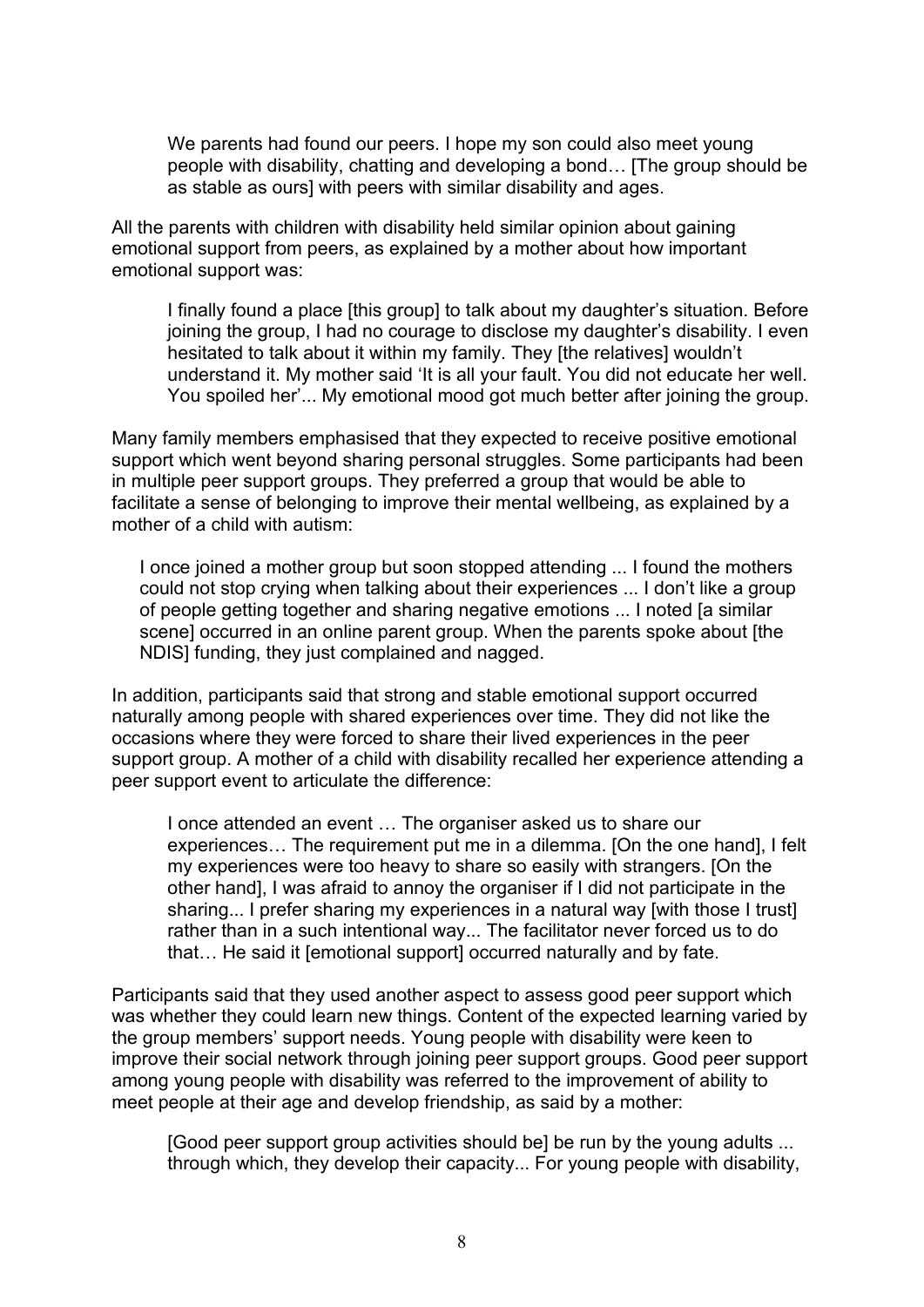especially with intellectual disability, information sharing about disability support is of limited value.

The mother added that the peer support group activities gave her son, a young adult with autism, many opportunities to talk to people and develop friendship. He was asked to open group sessions, which helped develop his presentation skills.

He becomes more confident, more willing to help others. He met more people [from the group]. He once told me that he felt [his life is now] quite full through making meaningful participation and contribution to the group.

Families of people with disability and middle-aged people with disability hoped to better navigate the disability system. Their focus of learning through peer support was placed on gaining more information about disability support. They said providing peers with quality disability information was one of the key indicators of good peer support. A father used a metaphor to emphasise the importance of receiving disability information from the group:

I hope the group could continue running ... Without the group, my life would turn to be very difficult, …I would be an illiterate.

A staff member who supported one of the peer support groups reported how the group improved its members' capacity to navigate the NDIS.

I noted significant empowerment occurring in the group ... I saw many peers making choice and control. This [choice and control] only happened when your capacity [is] achieved to a certain level .... I witnessed how the members supported each other bit by bit, from calling the NDIA to collect information for other group members to a member becoming an NDIS provider himself/herself.

It seemed that the two types of support, emotional and informational, complemented and influenced the quality of each other. Many participants said that they would sense emotional support from the informational support they received when they were in a good peer support group. A mother compared her experiences of attending two peer support groups:

I like talking to the facilitator because we have similar experiences ... On the contrary, the facilitator of another group was a professional but had no family member with disability. He does not have a deep understanding about the tough challenges that we face. He organised sessions for us to get together, complaining and seeking comfort. He provided some formal disability support information... But he did not have an emotional bond with us.

All participants said that good disability peer support had two parts: 1) emotional support among people with shared experiences; and 2) learning new things. While young people with disability expected to improve their social skills, families of people with disability and middle-aged people with disability or mental health conditions expected to obtain more quality information about disability support from the peer support groups.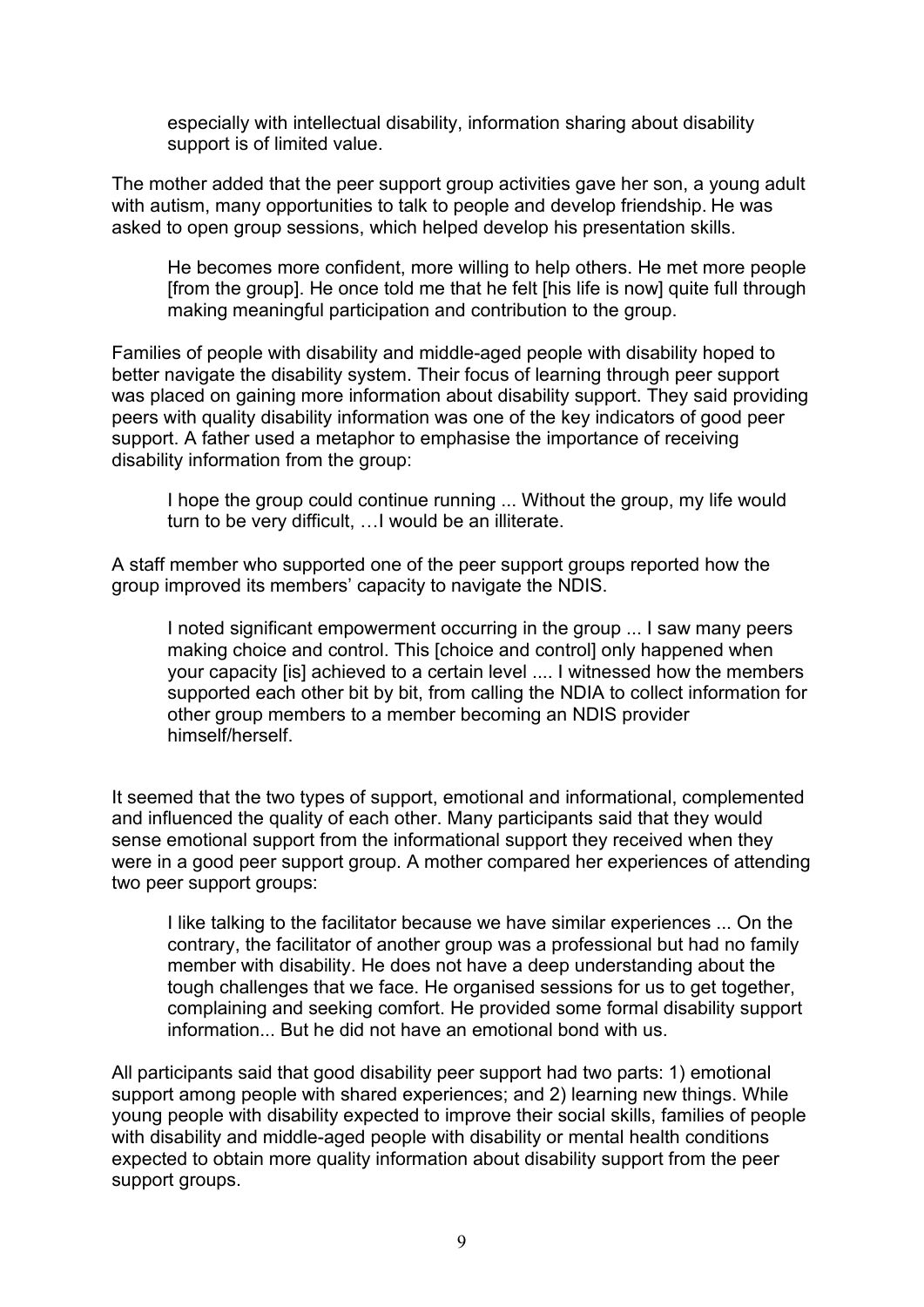## <span id="page-11-0"></span>2.2 Cultural responsiveness in peer support

Participants held contrasting preferences about peer support that could met their cultural needs. One preference was engaging with people from the same culture with their mother language; the other was that same culture and language was not necessary for peer support. Participants who held the first preference were people with disability and their families who selected Chinese as their primary language. Those who had the second perception were young people with disability who were born in Australia and their parents.

Regarding the first preference of cultural responsiveness, the participants provided two reasons: 1) a sense of relaxation and confidence using Chinese; and 2) cultivating emotional bond among the peer group members.

Almost all of the participants mentioned that a relaxing and confident feeling meant a lot for them in peer support groups. People whose primary language was not English felt a sense of relaxation and confidence when they used their primary language, as emphasised by a group member as followed:

Speaking mother language makes communication natural and relaxing. We don't need to be careful and nervous. Peer support sessions are supposed to be relaxing.

Some participants also mentioned that they felt nervous in cross-cultural communications because they were concerned about potential misunderstandings that might be caused unintentionally. In contrast, communicating with people from the same cultural background was much more relaxing to them, as a group member commented:

Many people from non-Asian cultures don't like Asian people speaking loud. Some of our [Chinese] peers are used to loud voice. I sometimes did feel that they were too loud, but I understand it is a communication style in Asian communities. Some peers often interrupt others ... These [talking loud and interrupting others] are acceptable in our culture but are considered inappropriate in many other cultures.

Participants also pointed out that many conversations among peers were intimate, personal and emotionally heavy. Some of them felt more comfortable using their primary language for privacy. They said they preferred using primary language when they sought emotional support from their peers:

I don't want my expressions in peer support groups to be involved in translators. I would rather talk about my experiences with a peer in privacy than with a translator in presence.

A disability practitioner had supported multiple disability peer support groups in CALD communities, including one of the groups in this research. She compared the development of a peer support group for Australian Chinese people and a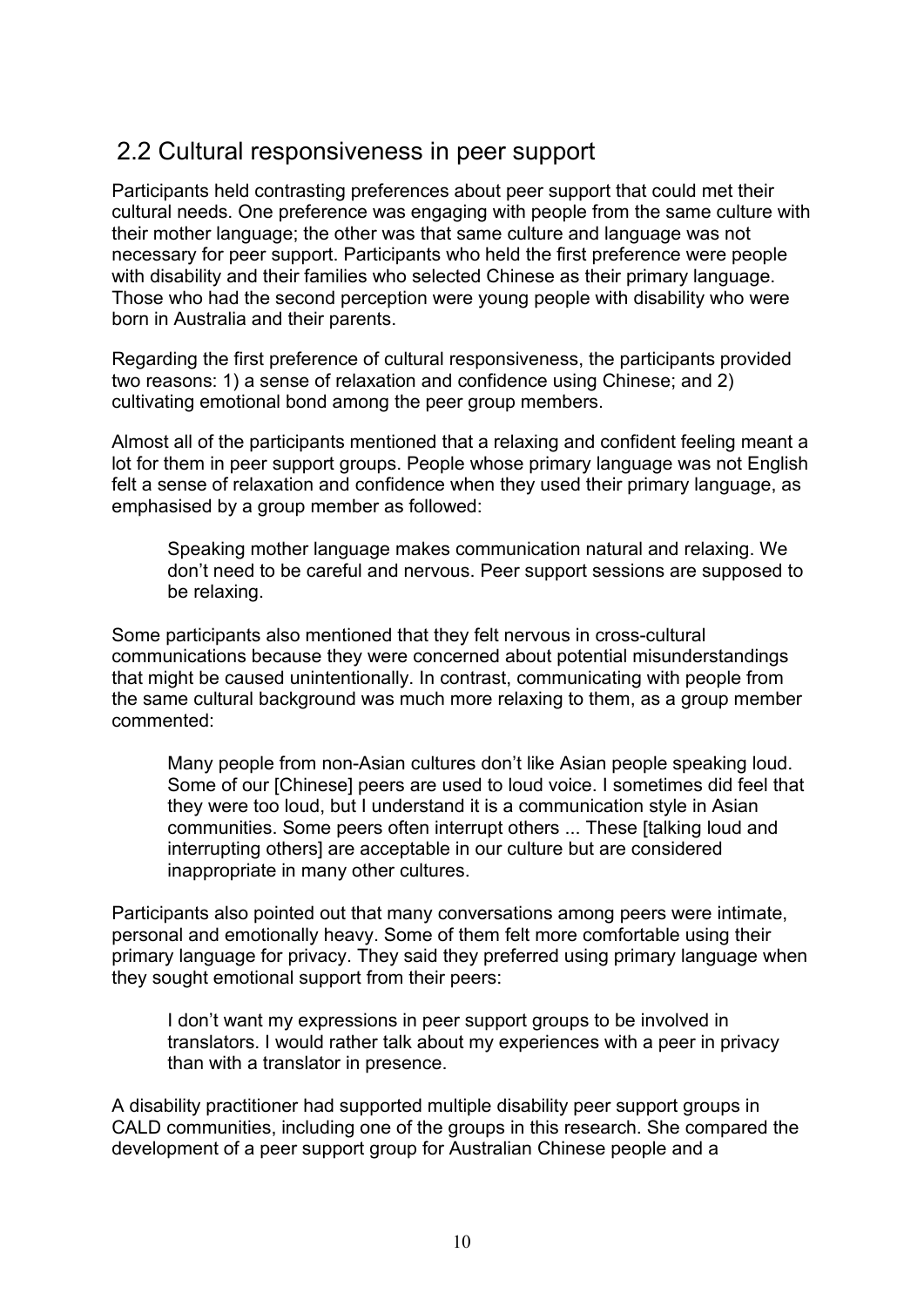multicultural group and concluded that the former group had a much higher level of solidarity than the latter group due to a shared cultural background.

The multicultural group has not achieved as much as the Australian Chinese group. Peers in the multicultural group don't share much. They seem to have many hesitations to disclose much... They rarely shared their personal contact details in the group... The group's size shrinks over time. I have to recommend some Chinese members from that group to the Chinese group... When people from different cultures form a group, it is very hard for them to develop a strong rapport.

Some people from different cultural backgrounds developed good peer support. One of the peer support groups in this research had primarily members from Chinese background, but the group also had members from other Asian cultural backgrounds, including Korean, Japanese, Sri Lankan and so on. The facilitator of that group said the shared lived experiences formed a solid foundation for the group members to develop rapport. A member from the group, a mother of a child with disability, shared her experience of receiving support from a Sri Lankan parent in the group:

She [the Sri Lankan mother] once suggested that I could apply for 'Young Carer Scholarship' for my daughter who helped care for her sibling with disability... She gave me all the application documents she used for her son and encouraged me to follow step by step... without her encouragement, we would be scared off by the complexity of the application... [The scholarship] provided AUD 3000 per year for five years. It is a large amount of money [for us].

Some participants also expressed their awareness of limitations for a peer support group to be dominated by one culture and one language, although they admitted that the strengths outweighed the limitations. For example, each culture has its taboos. If a person's concern was related to a cultural taboo, he or she would find it very hard to discuss with the peers from the same cultural background. A mother of a young adult with disability said:

I have a concern: how to arrange my child's life after I pass away. I know it is a heavy topic for most Chinese parents... I tried to bring up the topic, but other parents in the group quickly changed the topic. It seemed that they did not want to talk about it now.

A father mentioned another example to demonstrate that some shared information or experience in a Chinese group might be biased:

Asian parents are protective, they're very afraid that their children might get hurt or make mistakes... Australian parents will allow their children to try... They give them a lot of independence... I find that Australian children are more confident than Chinese children... So this is one thing that perhaps Asian parents can learn from Australian parents... [When I attended another multi-cultural parent peer support group], sometimes when Australian parents shared their experience, I would ask myself, "can I do this or can I use that?"… As an Asian, it might be a new way of parenting. No harm trying.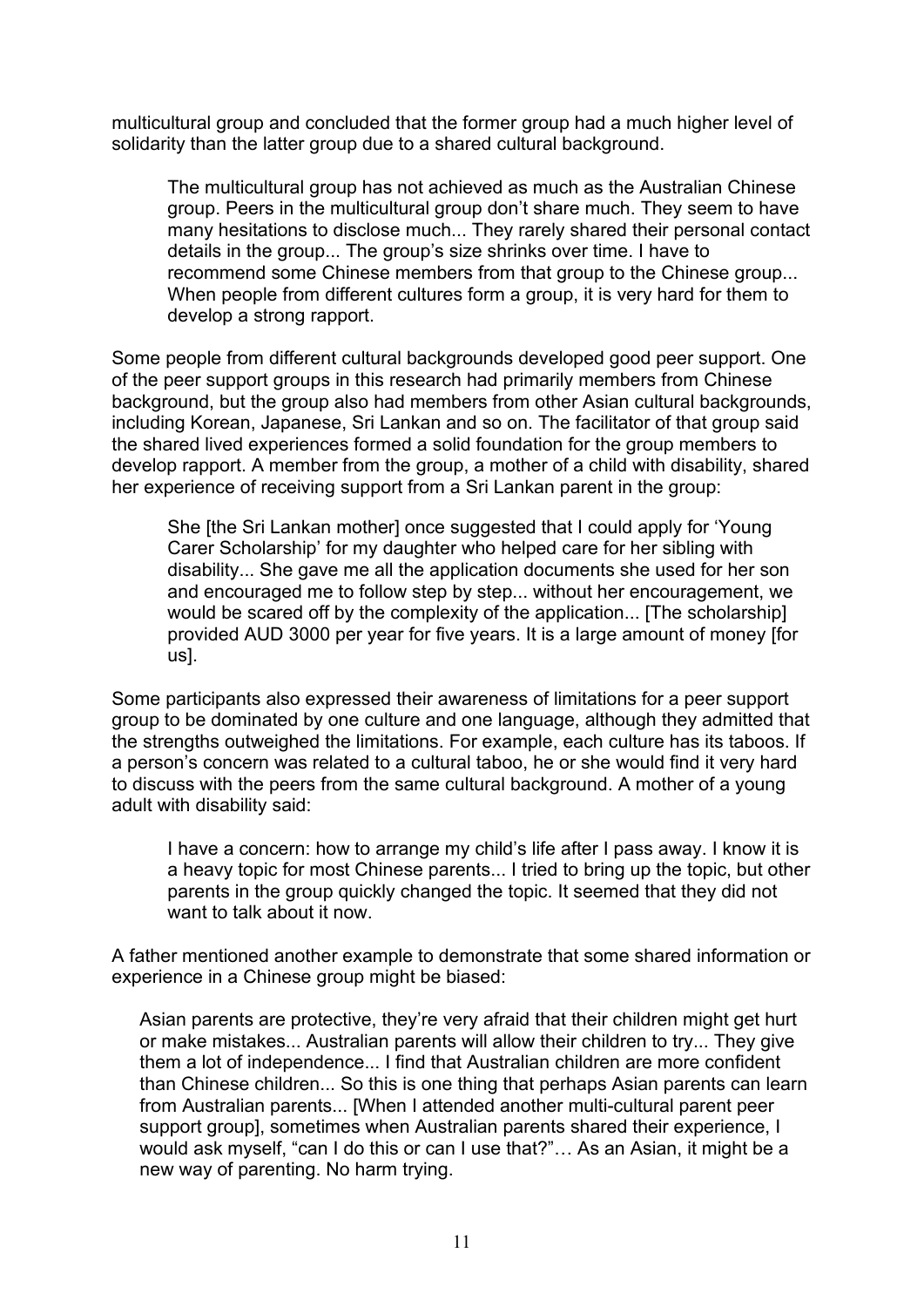Young people with disability and their parents said that if the peer support group was run by and for young people with disability born in Australia, having the same cultural background was not necessary for cultural responsiveness. A mother from the group said:

My son can speak Chinese, but English is his mother language. His friends come from various cultural backgrounds... Australia is a multicultural country. I encourage him to engage with people from different cultures.

A staff member who supported the group run by and for young people with disability from Chinese background contended that the current constitution of the group, all Chinese participants, was partially attributable to the parents' Chinese background and Chinese cultural values, as explained by her:

The group had both young people with disability and their mothers attending at the very beginning... The peer facilitator [a young man with autism] might be softspoken, a little bit new to the peer facilitating role. His upbringing is you listen to your elders… He said, it's really hard when [the facilitator's] mother is always taking over the conversation.

People with disability and their families whose primary language was not English preferred engaging with peers from the same culture with their primary language and considered the same culture and language as essential to cultural responsiveness in peer support. Young people with disability who were born in Australia were comfortable with peers from different cultural backgrounds. Their participation in a peer support group that was mainly people from a Chinese culture reflected their parents' preferences and mirrored the child-parent relationship in Chinese culture.

### <span id="page-13-0"></span>2.3 Summary

All the participants held a similar perception about good disability peer support. The perception consisted of two components: 1) meeting people with shared experiences and providing emotional support to each other; and 2) learning new things from peers. The expected learning varied amongst cohorts of participants. Families of people with disability and middle-aged people with disability expected to receive quality information about disability support to navigate the NDIS. Young people with disability expected to develop friendships with other young people though good disability peer support.

The research suggested that cultural responsiveness was closely related to good disability peer support. Cultural responsiveness in good disability peer support referred to two parts: 1) responding to people's cultural preferences in peer support; and 2) responding to the cultural influences that prevent people from receiving quality emotional and informational support.

Shared culture and language did not necessarily lead to good peer support. Australian Chinese people whose primary language was not English were more likely to receive quality informational and emotional support from peers who were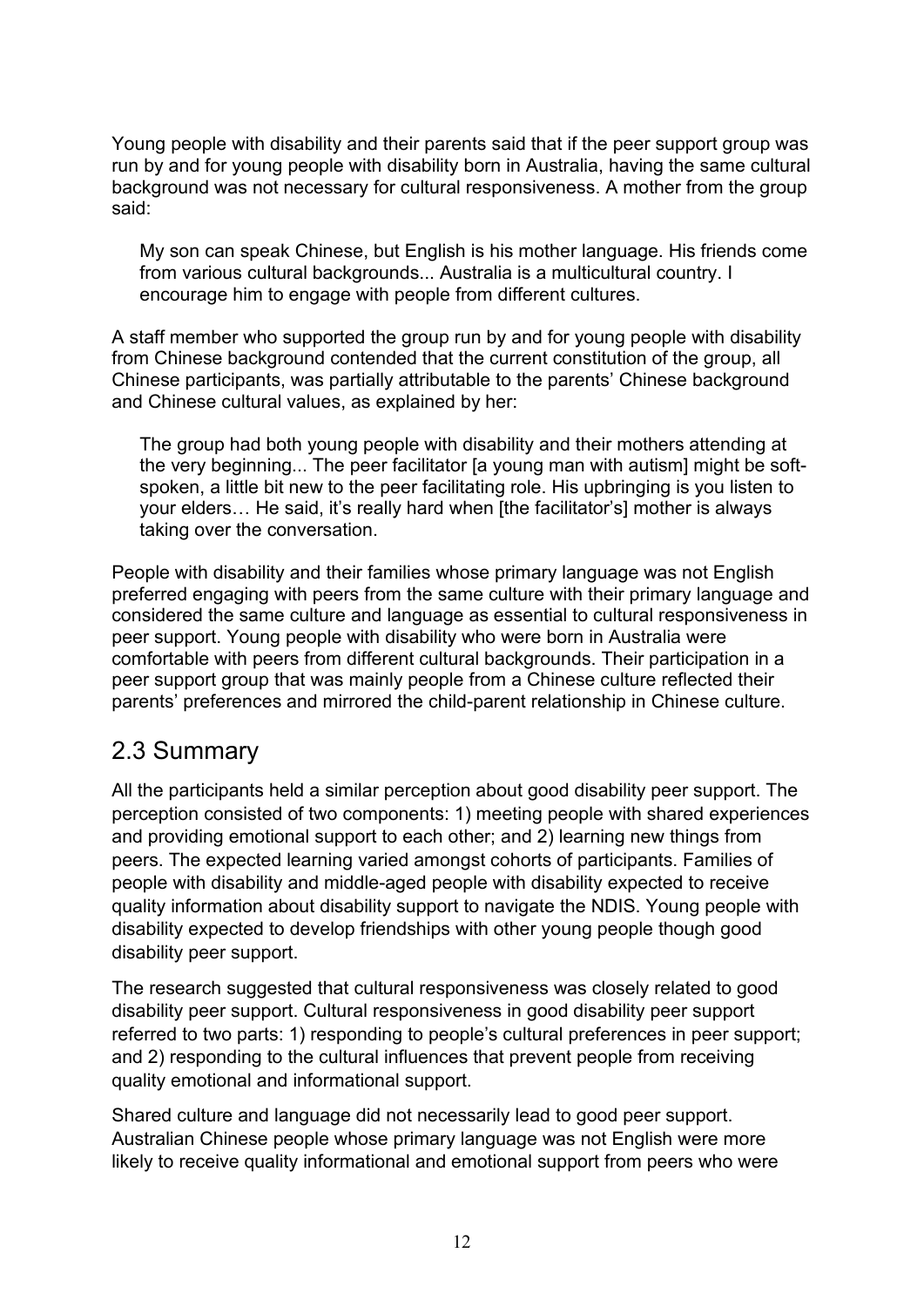also from Chinese background and spoke the same primary language. On the other hand, young people with disability who were born in Australia did not consider cultural backgrounds of peers as a condition of good peer support.

Good peer support needs to foresee and respond to the potential barriers of Chinese culture on peer members. Some Chinese parents of people with disability needed informational and emotional support outside the Chinese community for topics that were a cultural taboo. They were also interested to learn practices in other cultures. Some Chinese parents preferred their children with disability who were born in Australia to develop peer support with people from Chinese background. These parents' preferences were sometimes contrary to their children's preferences in meeting and making new friends.

Cultural responsiveness in good CALD disability peer support cannot be oversimplified as gathering people from the same language and cultural background. Good disability peer support reflects peer members' cultural preferences and provides support to mitigate the negative cultural influences on their peer members.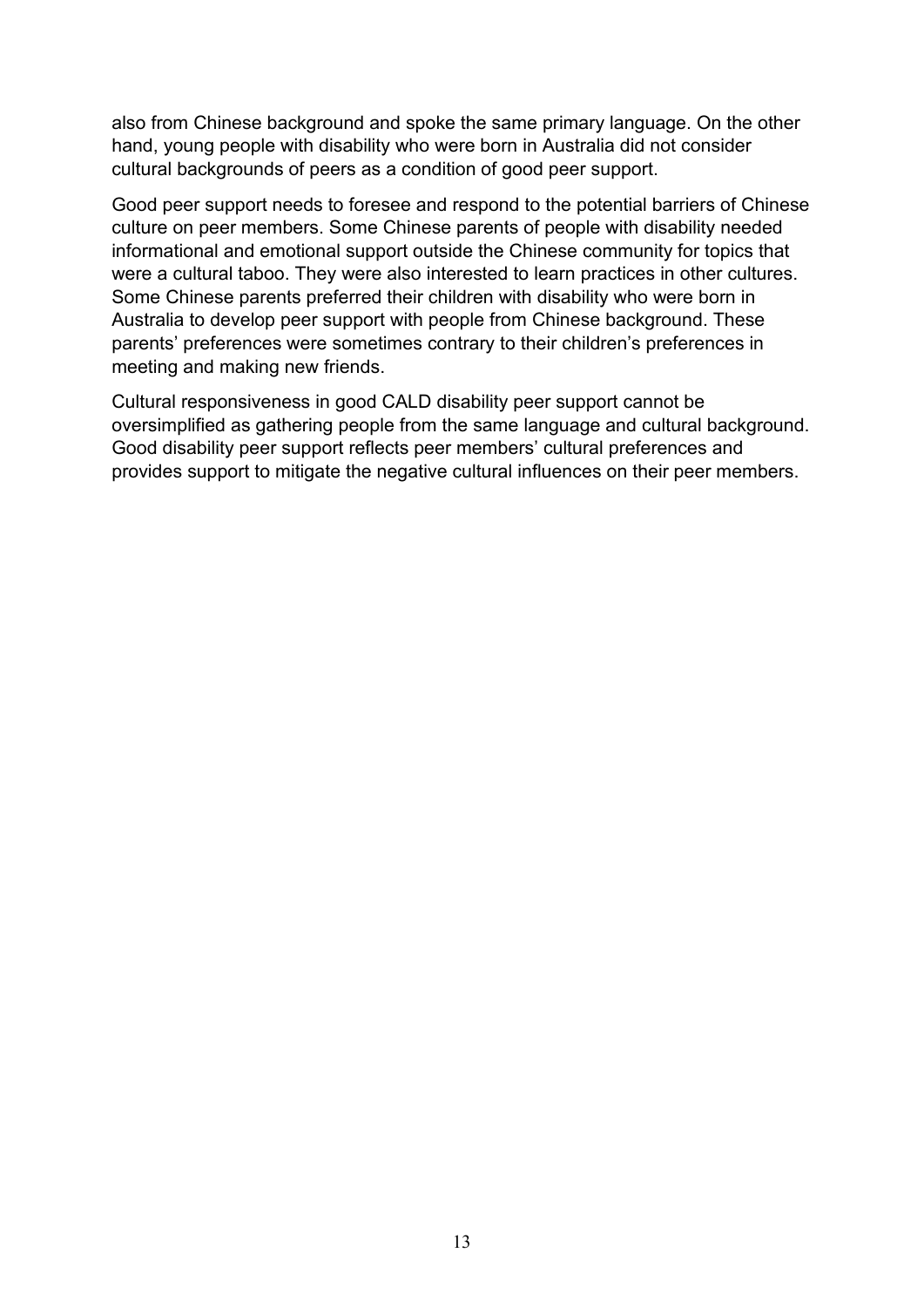## <span id="page-15-0"></span>**3. Development and continuation of CALD disability peer support groups**

Facilitating a disability peer support group that meets participants' expectations requires effort and supports for internal operations and external relations to the community. Contributing factors include: a good group facilitator, support from disability organisations, inter-agency collaborations among disability and community organisations, supportive policies. This section outlines the relationship between these factors and the development and sustainability of the four peer support groups.

## 3.1 Group facilitators

#### <span id="page-15-2"></span><span id="page-15-1"></span>**Group facilitators and groups' development**

The group facilitators played a key role in influencing the groups' operations. For example, one group facilitator, who was a person with mental health conditions, paid special attention to the mental wellbeing of his group members. He opened a Wechat group (social media) for the group members' daily engagement. The facilitator considered improving his group members' mental wellbeing as one of his group's responsibilities. He supplemented the monthly group sessions with online group chat which did not have time and space restriction and provided prompt support when the group members needed. Before COVID, the group's peer engagement was a combination of offline group activities and online chat. When COVID began, the facilitator ceased offline group sessions before the government's formal lockdown policy and started running group meetings via Wechat platform. During lockdown, he found professional IT support from a disability organisation, through which he moved the monthly group sessions to Zoom. Since COVID, the group members have been very active in online engagement. The Wechat platform had many posts from the members with a variety of topics, including various disability support information, updated COVID safety information, pictures of cooked food, cooking recipes, daily routines during COVID lock-down, greetings during important Chinese festivals, jokes, and popular videos. A mother described the Wechat group as a warm online big family which reduced many members' worries and concerns during the pandemic.

Another facilitator, a father of a young person with disability, did not establish any online platform engagement, although some of the group members expressed the need. Before COVID, in addition to monthly face-to-face activities, he drafted and disseminated monthly newsletters within the group through emails. Although the group sessions changed to Zoom meetings during COVID lockdown, the facilitator did not have a plan to establish an online space for the group. His decision was related to his concern about online disinformation. The facilitator was very serious about the credibility of the disability support information that was disseminated on behalf of the group, although he did not discourage the engagement and information exchange among peers at an individual level.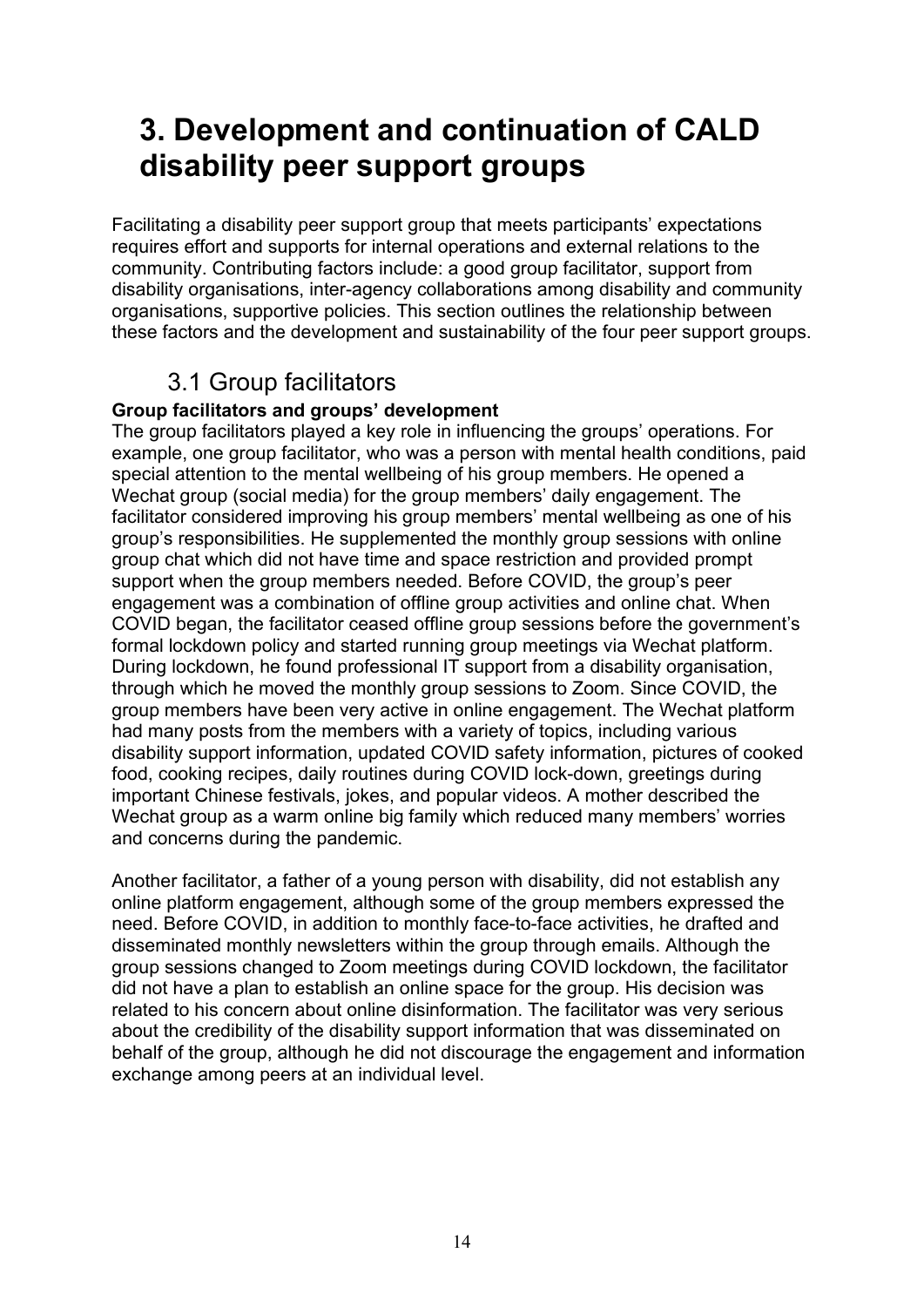#### <span id="page-16-0"></span>**Peers' perception of a good group facilitator**

The research participants, both group members and professionals, agreed that a good group facilitator would have four qualities: 1) lived experiences of disability or caring for people with disability; 2) empathy with peers' experiences and needs; 3) no intention to make profit or take advantage of the peer support group; and 4) capacity to mobilise resources and organise activities for the group.

The first two qualities were closely related. Participants said if a facilitator had similar lived experiences to their peers, the facilitator tended to be empathetic and well understand the peers' needs. A facilitator explained how his lived experience motivated and helped him organise group sessions as follows:

The main characteristic of the group [I facilitated] is that we have a lot of male carer members... nearly 40% are male. … It's very uncommon, in many other groups most group members are female... I know what male carers need, what group activities they would attend because I am a male carer too.

Most group members said that a peer facilitator with lived experiences would make them feel safe to share their sensitive support needs, whilst a facilitator without lived experiences may unintentionally hurt other members. They also pointed out that facilitators without lived experiences were more likely to oversimplify peer support as a group of people getting together, chatting and complaining.

Moreover, the participants said that a good group facilitator should be a person who would not be motivated by financial gains. A group member explained as follows:

A good group facilitator should not intend to seek monetary opportunities... it is hard [to resist the temptation] for many people... You can't calculate [cost and benefit in] facilitating the group... [The boundary is] you can't take it [facilitating the group] as a business.

Many group members welcomed a high level of information transparency within the groups because transparency demonstrated a group facilitator's commitment to the group's interests. The participants mentioned some indicators that they used to assess the group's transparency, such as developing a small committee with peer members, collective decision making within group, and financial reporting to funding agencies and group members.

The participants also emphasised another quality that they expected a good group facilitator could have is the capacity to mobilise resources and organise activities with peer members. All the four groups ran monthly information sessions or social activities to provide informational and emotional support for their members. Facilitating the sessions required various resources, which meant that the group facilitators needed to excel at seeking and organising resources.

Two peer facilitators received high compliments on their abilities to seek resources and organise group activities. They were not disability practitioners but excelled at securing funding from local councils and governments for group activities. One facilitator developed stable and long-term collaborative relationships with several disability support organisations. The disability support organisations arranged guest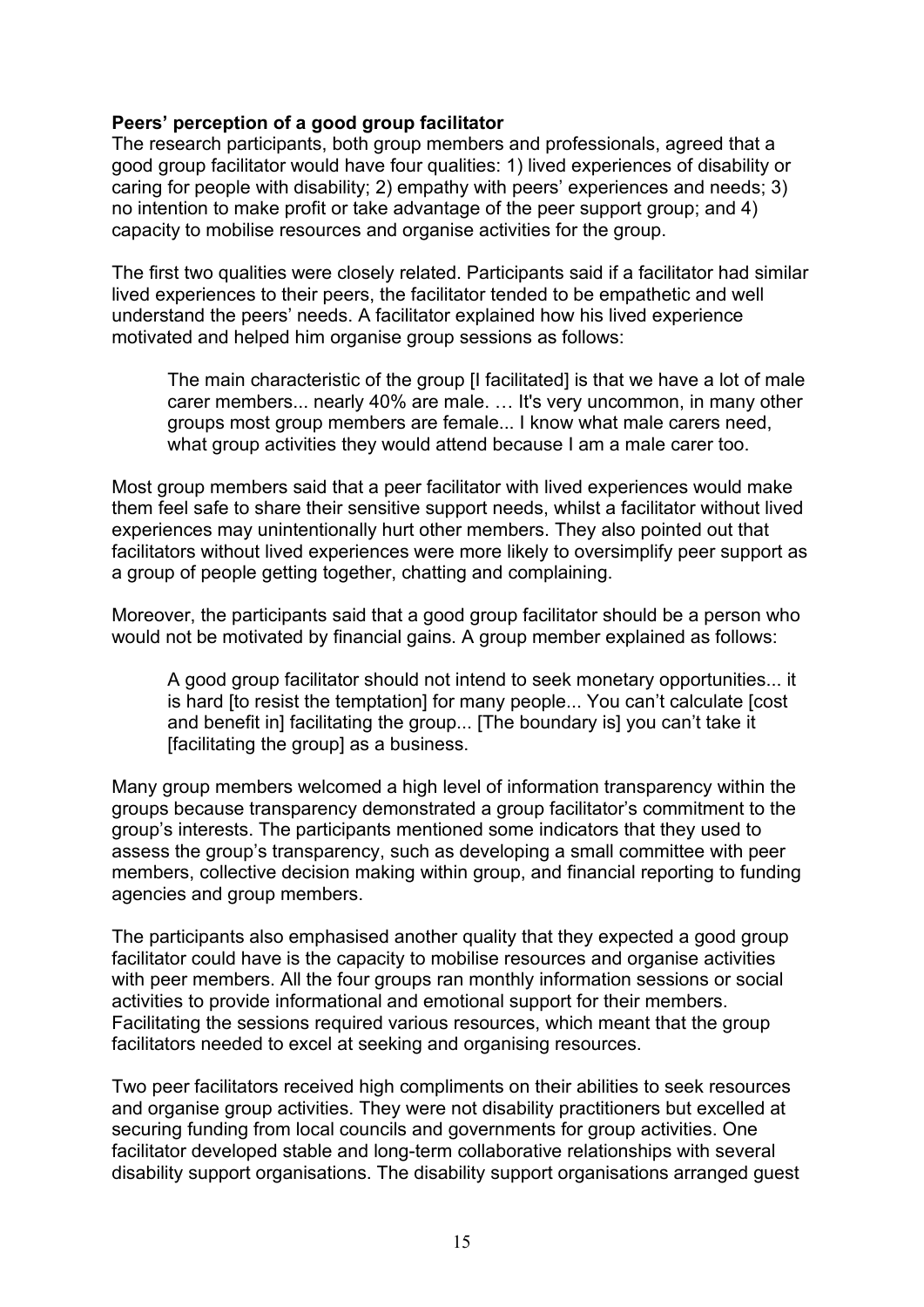speakers for topics that the group members were interested in and supported the facilitator in applying for external funding. In turn, the facilitator's group helped the disability support organisation gain a better understanding about Australian Chinese people with disability and their families. In addition, the two peer facilitators encouraged their group members to actively participate in disability research conducted by universities, providing another channel for the members to voice their thoughts and experiences. Many participants from the two groups said that they would turn down all other activities and even apply for leave from work to attend the monthly group events. According to them, these events were thoughtfully organised and reflected the group members' support needs.

#### **Supporting good facilitators**

<span id="page-17-0"></span>All the disability practitioners in this research admitted that it was very hard to identify a person that obtained the qualities of a good peer support facilitator. Once they identified one, they would support the facilitator as much as they could. However, the external support to the identified group facilitators concentrated on financial support, introducing guest speakers for group sessions, and providing introductory guidance about organising and managing group activities. Whilst the support was helpful, they were insufficient for the sustainability of peer support over time. A facilitator, who has voluntarily served the role for over eight years, expressed his complex feeling. According to him, he started facilitating the group out of a compassionate sense. Then, the group's development gave him a sense of achievement which served as a new motivation. However, in recent years, he felt that he was trapped in a dilemma, as he described:

It [facilitating the group] is pure voluntary but involves huge time and energy. I have to establish and maintain relationship with funding bodies, deal with paperwork, design group activities, and so on. I never anticipate any financial benefit from the facilitation, but I do have some expectations. I hope there could be a peer support group for senior facilitators like me where I could exchange experiences and learn from others. [I expect there could be] a certain form that acknowledges my contribution, my capacity… I feel a bit lonely. Facilitating the group now is out of a sense of obligation rather than motivation. There is no one willing to be my successor.

### <span id="page-17-1"></span>3.2 Organisation-group engagement

Drawing on the engagement between the peer support groups and disability support organisations, the following three practices facilitated the development and sustainability of the groups.

#### **Allocated staff liaison**

<span id="page-17-2"></span>All the three organisations assigned a staff member to liaise with the peer support groups. A dedicated contact person was a valuable asset to both the group and organisation in two ways: 1) the staff member would collaborate well with the facilitator to support the group; and 2) the staff member would help their organisation to enhance the understanding about culturally responsive disability support.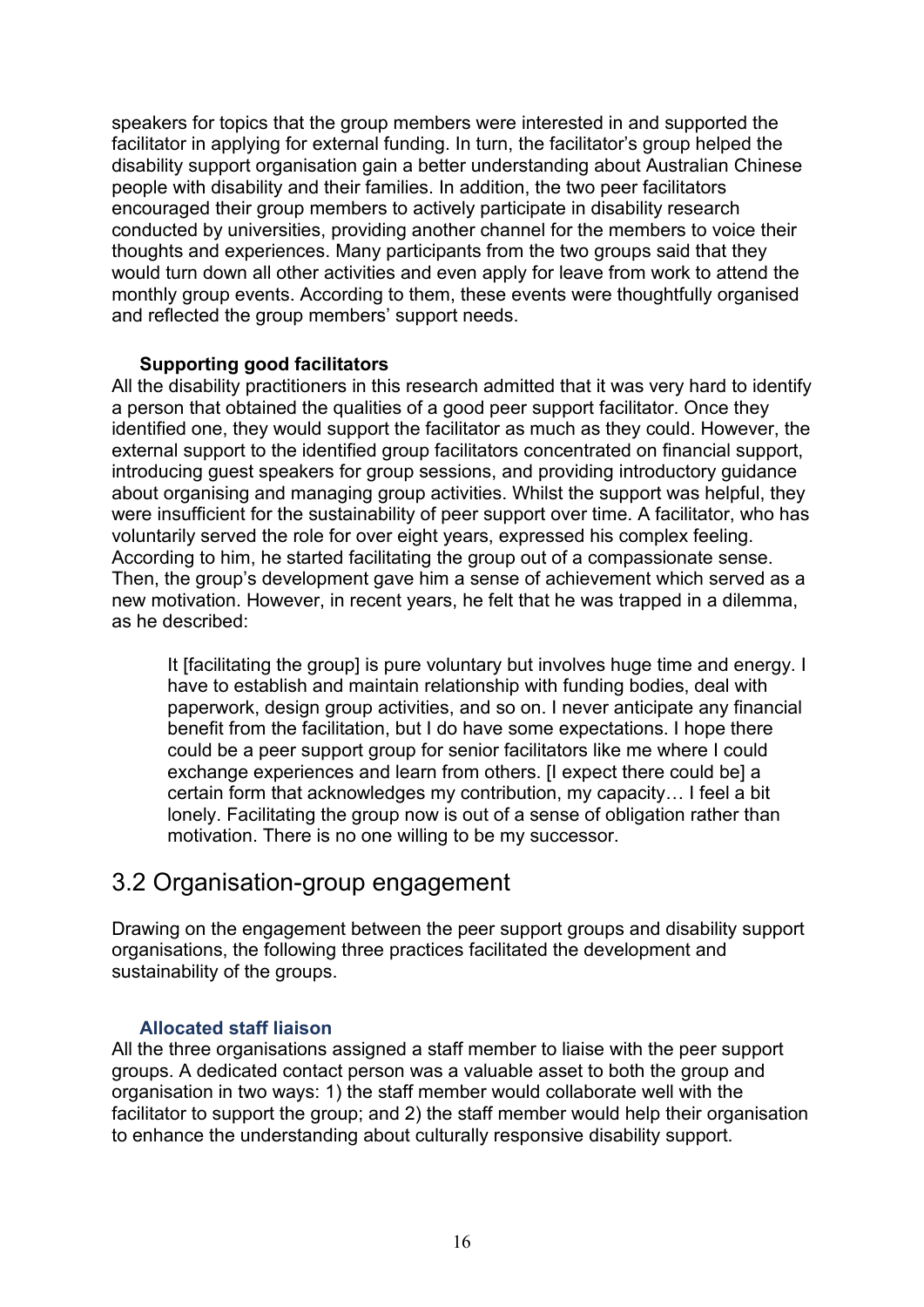One organisation established a peer support group for parents with people with disability and assigned a bilingual staff to support the group. The staff member said that it did not take long for her to identify an ideal facilitator candidate, a father of a young person with disability. She noted that the father was a responsible person and keen to help other parents with children with disability. She organised substantial support for the group at the establishment stage. The support not only addressed most of the challenges that a facilitator would face at the early stage of facilitation, but also successfully developed a good rapport between the organisation and group, as she concluded as follows:

Our [organisation] support to the group at the establishment stage concentrated on three aspects: leadership capacity building, financial support and recruitment support... I provided one-on-one support to the facilitator. We provided a block funding for the group to organise activities. We also helped him recruit group members... These were the most challenging parts for a group at its early stage. We did these so that he did not have to place too much time [which was one of his hesitation and concern when I invited him to facilitate the group]. We did these to reduce his worry. I think this was very important to strengthen his willingness to be the facilitator.

The facilitator appreciated the staff member and the organisation's support which became one of the drivers for him to organise the groups' activities. The development of the group further strengthened the organisation's trust and support, as the facilitator recalled:

At the start, their [organisation] support was \$20 per person. The amount increased because we continued to organise good events and activities.

The staff member emphasised that the trust between the group facilitator and herself enabled her to effectively support the group on behalf of the organisation. Especially when the group encountered crisis or a big challenge, trust was the key to developing a solution. Another benefit for the organisation to reap from the close engagement with the group was the enhanced understanding about Australian Chinese people with disability and their families, as the staff recalled how she drew on her engagement with the group members and shared her reflections in the internal organisational learnings about culturally responsive disability support:

Engaging with the group confirmed the theories [I learnt from trainings], correct my thinking errors, and help me further understand person-centred services [because] I realise why they [Australian Chinese parents with children with disability] behave in certain ways.

<span id="page-18-0"></span>Once in a staff meeting, I gave a lecture on seeking medical support in China. After my presentation, my colleagues approached me and said 'now I understand why my Chinese clients talked to me in that way. I won't feel impatient anymore [in the future] because I understand the underlying factors'.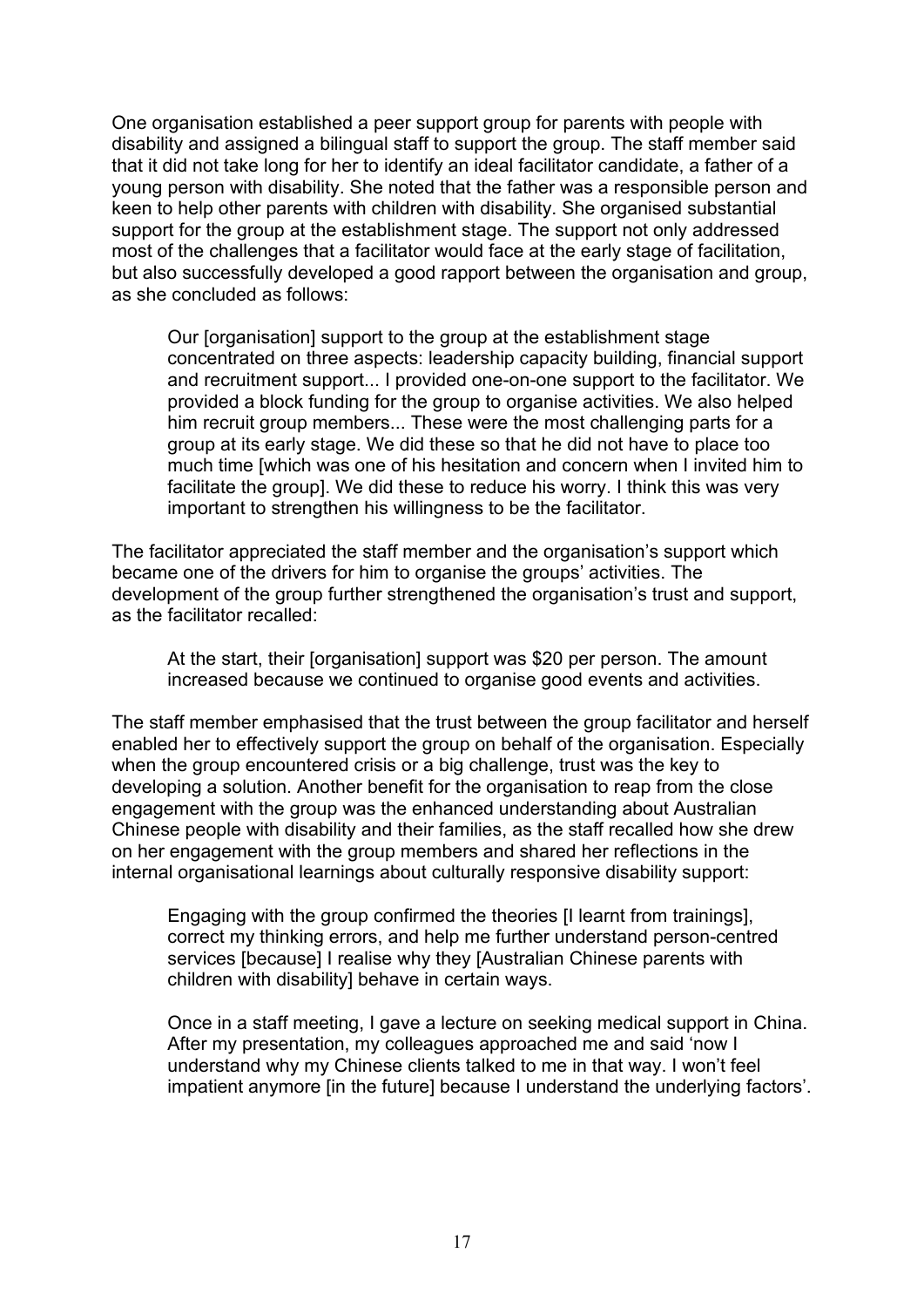#### **Coproduction**

The coproduction that enhanced the development of a CALD disability peer support group had two features: 1) organisation's respect of the knowledge and expertise of the group members; and 2) a high level of the group's autonomy and participation in the group-organisation engagement.

All staff members stated that the lived experiences of people with disability and their families should be valued as an expertise in enabling peer support groups. A staff member described how they worked with the peers and included their opinions in group operations:

Every year, we conducted a plan meeting in the first group session. Staff members and group members discussed together. [The meeting helped us] understand the group members' needs and their thoughts. We used the collected information to design the group sessions that year. We then conducted a mid-year review session, inviting the group members to comment on the previous sessions and their suggestions for the sessions in the second half of the year. In the end of the year, we held a final review, reflecting on the sessions in the year and working on the development the next year... We engaged with the group members throughout the year.

A frontline worker shared another approach of coproduction. Her organisation purposefully set up paid positions for people with disability in its projects to show its respect to the expertise of people with disability and demonstrate to them that their lived experiences were of value, as was explained by the staff as follows

Everybody [people with disability from CALD backgrounds involved in a project] got paid for developing the concepts of the words and translation and the meaning and the stories that goes with it… people see you value them [people with disability from CALD backgrounds] not as a volunteer but actually as paid staff, as a member.

All staff members agreed that disability organisations should ensure people with disability and their families have choice and control in the group-organisation engagement because a high level of group autonomy increased group members' commitment to their group's development, as explained by a staff member:

Taking the leadership gave him [the facilitator ] a sense of achievement and motivation... I noted that his performance enhanced. He became more active and efficient in managing the group. He even started applying for external funding [for the group].

In contrast, we noted that the members of one group did not take leadership of the group. Their participation was limited to advising on the themes of group sessions. Participants worried that the group's dependency on the organisation may undermine the development and sustainability of the group. A father described the group as "not having a strong solidarity". A mother provided a more detailed comment: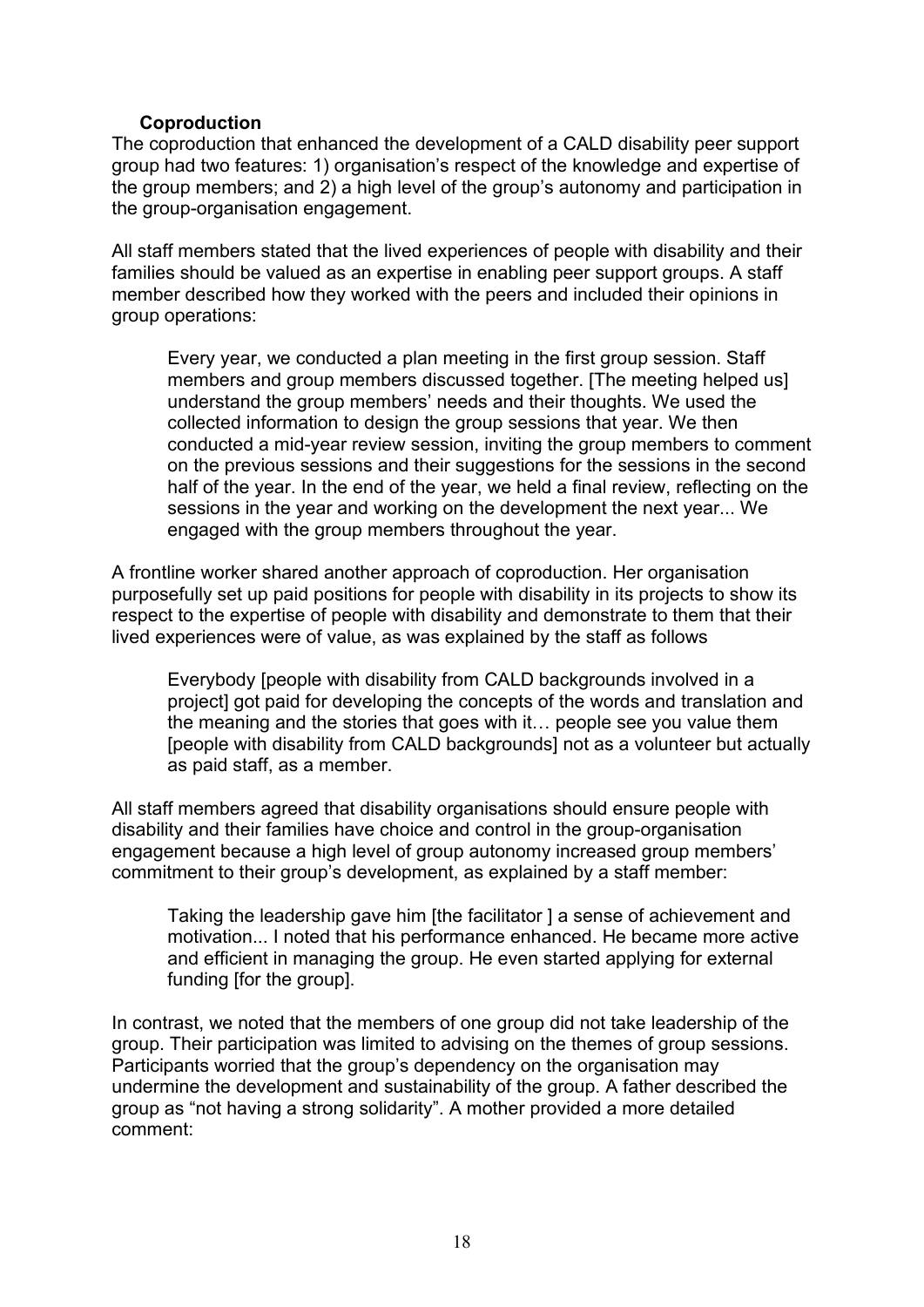The organisation managed the group. This limited the group because no one from the group would like to take it over and lead… Without a key person from the group to stand out, I am afraid it will be very hard for the group to sustain… Some parents have become less keen to participate in the group activities, including me... Some parents are getting older and have attended the group activities much less than the first couple years.

Two staff facilitators of the group admitted that they had been trying to assign a facilitator with lived experience, but was unsuccessful. Two factors might be related to low level of group autonomy. Firstly, each staff facilitator worked with the group for no more than two years. In this light, staff facilitators did not have a strong capacity to develop rapport with the group to identify and cultivate a good group facilitator. Secondly, staff facilitators did not receive specific training for them to effectively engage with the peer support group. This factor relates to the third practice in organisation-group engagement, ongoing capacity building for facilitators and staff liaisons.

<span id="page-20-0"></span>**Ongoing capacity building for group facilitators and staff liaisons** Ongoing capacity building for group facilitators and staff liaisons supported the development of peer support groups. Many uncertainties and unexpected challenges throughout the development of a peer support group occurred. Continuous capacity building helped the group facilitators and organisation staff find solutions to the challenges, especially for the peer facilitators who might not have had professional experience in governance and management. For example, a group member contended that she and some group members expected the facilitator to develop a group charter. With the group's size expansion, these members thought that the charter would help the group's governance and management catch up with the group's development, save the facilitator's time on management, and reach a higher level of group transparency. However, neither the staff liaison nor the group facilitator foresaw and noted this need. This reinforced the necessity of ongoing capacity building support for group facilitators and staff liaisons throughout the development of peer support groups.

This project suggested two principles of ongoing capacity support to group facilitators: 1) providing ongoing training to cover a variety of stages of facilitation; and 2) facilitating peer support among group facilitators. One disability organisation ran a series of peer training sessions several times a year for the groups that it supported. The organisation's staff members were people with disability who were either peer members or peer facilitators themselves. In this light, the organisation integrated staff capacity building into the peer training:

- three-day training for new peer members providing a basic introduction about disability peer support
- three-day peer facilitator training for those who were interested to facilitate a peer support group
- four-day peer mentor training: inviting experienced peer facilitators to the training to provide one-on-one mentoring to facilitators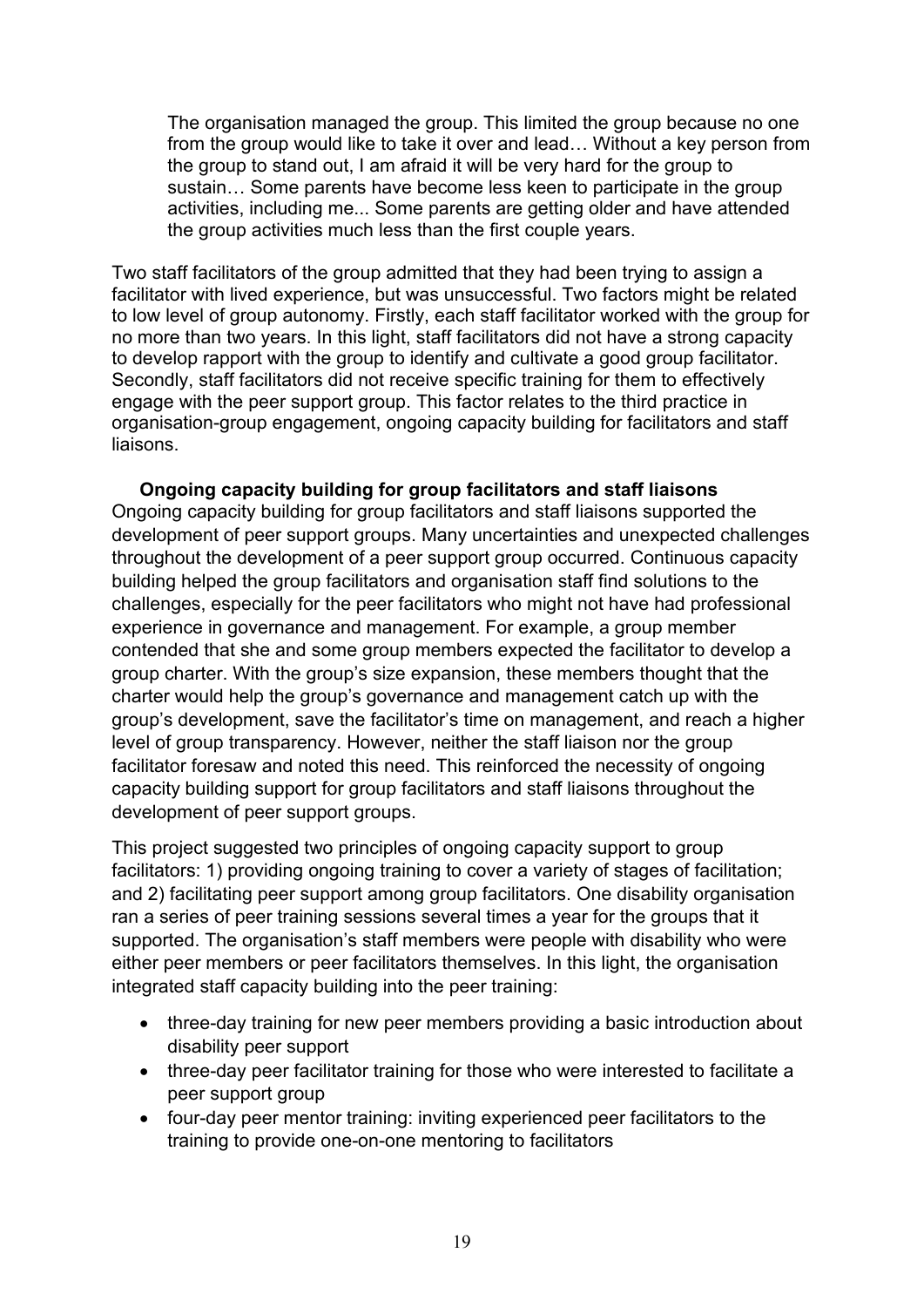• The organisation also organised monthly meetings for all the peer facilitators to come together to exchange experiences, reflect on their facilitation, learn from each other.

The organisation's manager said that group facilitators were crucial to the development and sustainability of their groups. In this light, the organisation intentionally emphasised and integrated the spirit of peer support in its training:

We also have what's called a community of practice... We provide a space for peer facilitators to come together to support each other and learn from each other, and share experiences in that way, as part of the learning, part of the developing, as well... We make sure that we've got a certain number of times we meet a year.

The training brought positive outcomes. A group member said that she was now actively participating in government consultations and research projects on disability support for CALD communities. She started realising the value of her lived experiences because she was told by the organisation's peer facilitator that 'helping the government improving the NDIS is helping ourselves'. Another member said that the training reinforced her understanding about the value of peer support. She became more active than before in participating in the group's Wechat platform, joining the daily chat and sharing disability information.

#### <span id="page-21-0"></span>3.3 Disability sector and local communities

Support from the disability sector and local communities played an indispensable role throughout the development of the four groups. The support was categorised into three types: 1) disability and community organisations collaborating with each other to provide resources for the groups; 2) resources scattered within the community for the groups to identify and use; 3) platforms in the community for the groups to recruit new members.

Three peer support groups in this research were established through the collaborations of organisations from the disability sector and local communities. Inter-agency collaborations kept supporting throughout the development of the four groups. This collaboration enabled the four groups to have guest speakers from different organisations to deliver information sessions.

Resources from the community, especially logistical and financial resources, supported the development of the four groups. Local councils provided two peer support groups with meeting venues. A group facilitator found financial support from local community:

We did not have an ABN. This meant that we can't apply for and receive external funding directly. We chose an auspice organisation to support us and keep the funding for us... our auspice organisation is now a community-based charity organisation with religion background.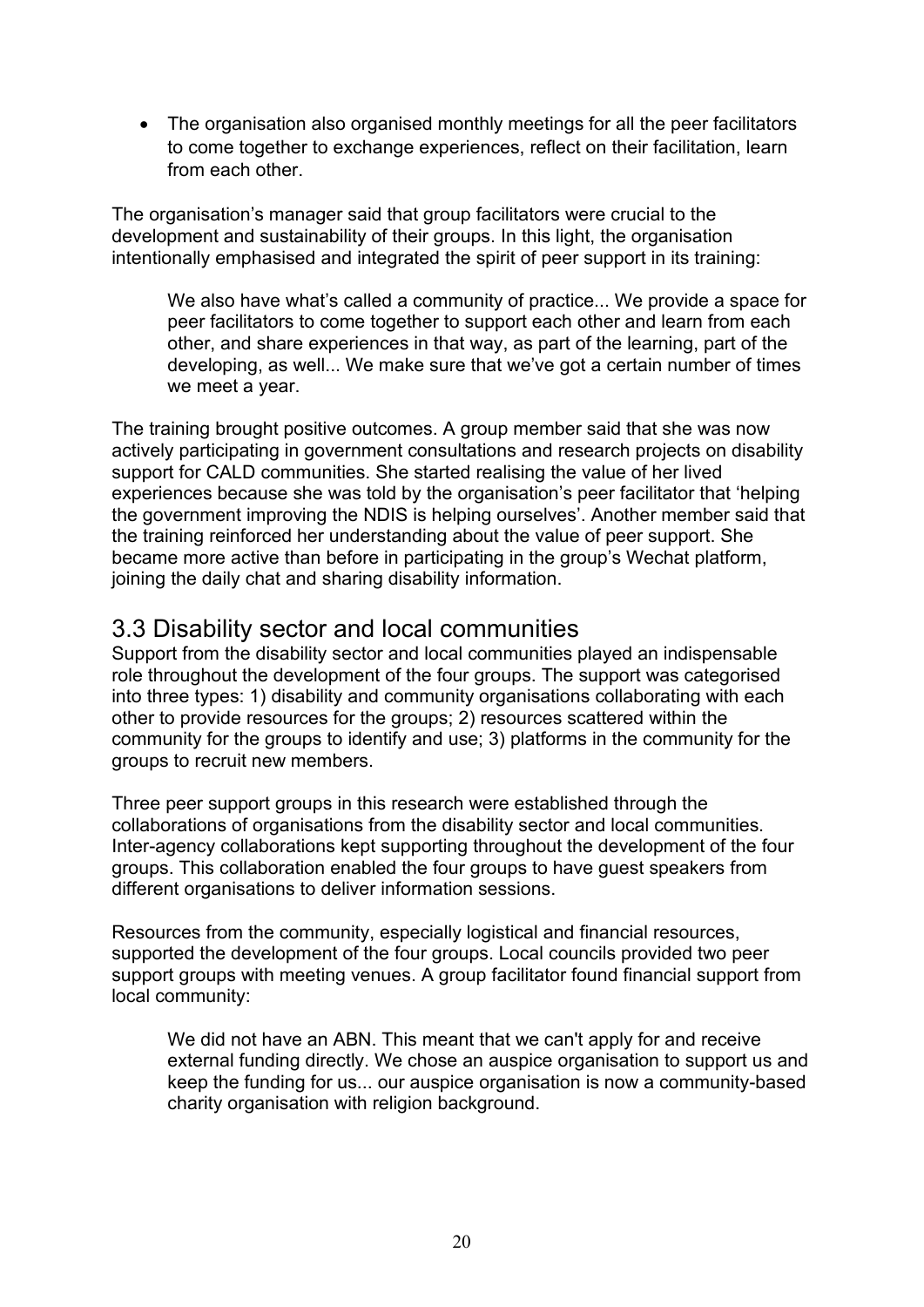In addition, community events served as a platform for the groups to recruit new members. Many participants said that they joined the peer support groups because they met a group member from a community event.

However, not all disability organisations were willing to support grassroots peer initiatives. A staff member said that protectionism was the biggest obstacle to interagency collaborations:

[Disability peer support groups] are hard to facilitate… we know that's quite resource heavy. Some organisations are protective of their client base… worrying that you [will] then probably grab the team and other people around it.… So there is this little bit of gate keeping happening anyway if they don't understand what we do. I think that mentality has always been there, right, holding your clients.

It seems that the disability sector and local communities has resources that could be further mobilised through collaboration to support grassroots disability peer initiatives. Cultivating the inter-agency collaboration within the sector is beyond the scope of an individual organisation and needs support at the policy level.

### <span id="page-22-0"></span>3.4 Social policy

Social policy affected the four peer support groups in two ways: 1) meeting the peers' expectations about good support; and 2) influencing the development and continuation of the groups. All the participants expected to receive emotional support from peer support, particularly the support that could positively enhance their wellbeing. Some participants pointed out that their concerns or even stress stemmed from the unmet support needs of people with disability that were beyond the capacity and scope of their peer support group or any individual organisation. Although they had received some relief and comfort from their peers by complaining or expressing their concerns, they asserted that policy development was the only approach to substantially reduce their worries. For example, social support for young adults and middle-aged people with disability was repeatedly raised up in the interviews. A mother's words as follows represented many parents' worry about their children's future.

There are many services for children before they graduate from high school... and many services for older people when the turned 60s. There is a support gap for young adults and middle-aged people with disability... Adults with disabilities have very few opportunities of socialisation such as parties and meals... I think government's money should invest more on cultivating the talent of these young adults [rather than] just sending them to day care.

Another commonly mentioned problem by participants was the quality of disability support. Many participants said that they complained about their unsatisfactory disability service experiences and exchanged information about quality services in the peer support groups. However, they were aware that the emotional and informational support from peer support does not fundamentally address the problem unless some changes occurred at system level. Some peers shared their experiences of participating in government consultations with people with disability and their families. They felt disappointed and considered the consultations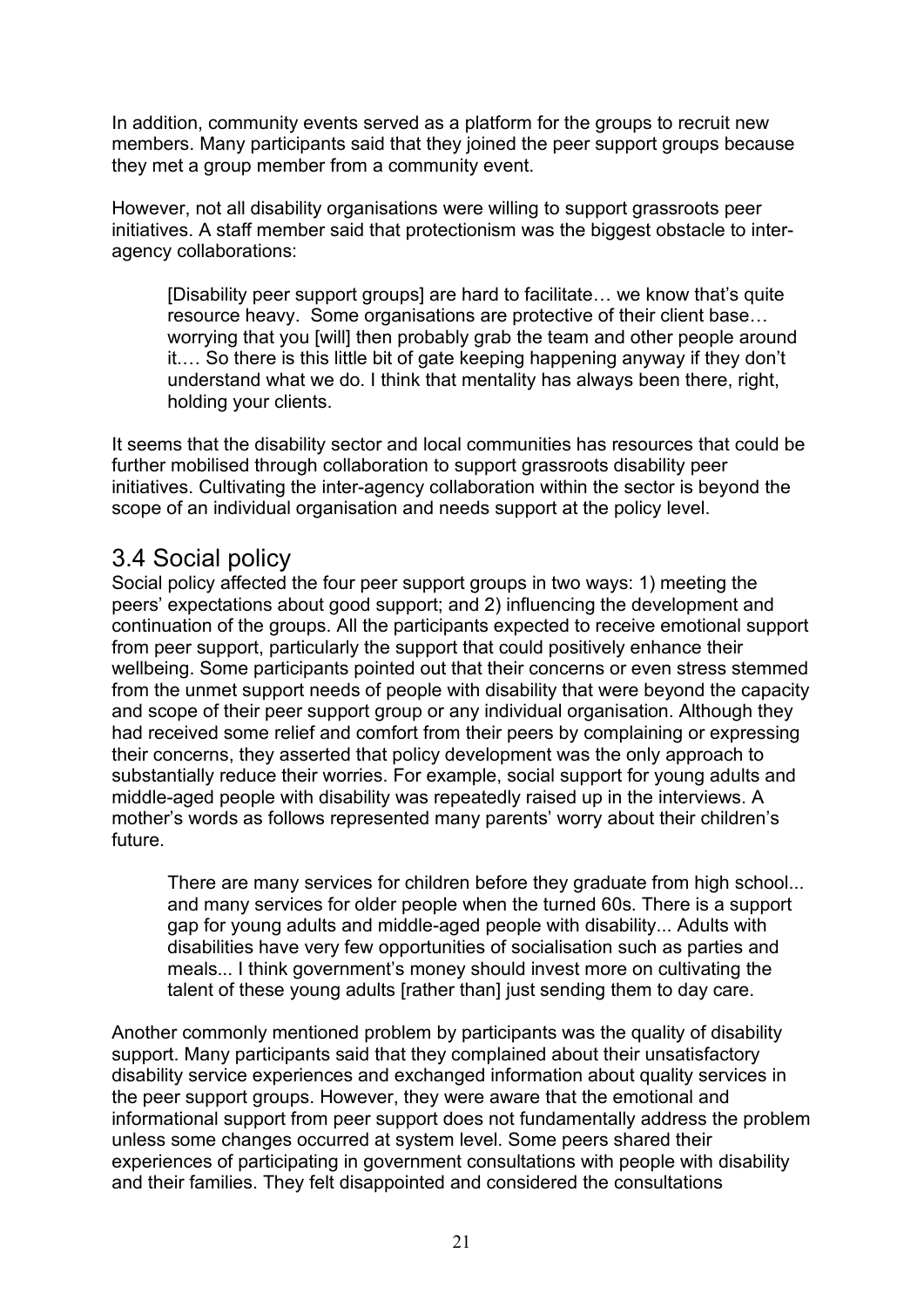performative because they did not receive any follow up responses or note any improvement in support delivery. A relevant example was that many participants had been dissatisfied with their Local Area Coordinators (LAC) in the NDIS for years, but nothing changed after repeated complaints with the organisations or the NDIA, as a father shared his experiences:

We have participated in the NDIS for four years. [However] until this year, I was told that we are entitled to final check the funding application before it was submitted. No one [LAC] had told us this before. So irresponsible... They [LACs] had high turnover rate. I once met three LACs for a review. You never know whom to contact with.

In addition, social policy also affected the development and continuation of the four groups. Funded by the NSW government and first launched in 2013, Ability Links NSW aimed to offer aspirational, person-centred and flexible support for people with disability aged 9 to 64 years, their families and carers. Ability linkers, professionals working under the Ability Links NSW, played a key role in the establishment of three peer support groups in this research. Three Ability Linkers helped realise the goal or need of their clients by finding organisations in the disability sector and local communities and collecting and mobilising resources from organisations to establish the peer support groups. When the groups went through the initial stages, the ability linkers gradually withdrew but left the groups with an organisation willing to continue supporting the groups or a network of organisations for the groups to partner with. Ability Links NSW ceased operations in 2019 and transitioned into the NDIS LACs. However, in this study, LACs received more complaints than positive comments by the participants. No participant mentioned that they had received quality personalised support from LACs.

In 2019, the Federal Government launched the Integrated Carer Support Service model, known as Carer Gateway, for anyone caring for a family member or friend who is living with a disability, a long-term medical condition, mental illness, alcohol or drug dependency or someone who is frail due to age. Helping carers access inperson peer support groups is part of the Carer Gateway support package.

A staff member whose organisation was a partner organisation of the Carer Gateway expressed her concern in the interview. Her organisation received government funding to establish and facilitate peer support groups and help allocate carers to the groups. However, she pointed out that the current policy design was rigid, using numbers to hold organisations accountable but overlooking some aspects that she thought were unquantifiable but essential for the development and sustainability of peer support groups. She pointed out that the detailed instructions for organisations to support peer support reflected the government's perception of peer support not the carers'.

The policy [about facilitating peer support groups for carers in the Carer Gateway] was very strict and rigid. The funding only allowed a staff member to support a peer support group four times at most... Four times is insufficient to establish trust between a professional and a group. Also, the policy strictly limited the group activities that the government funding could sponsor... In the past, our [peer support] group used the funding to organise events like yum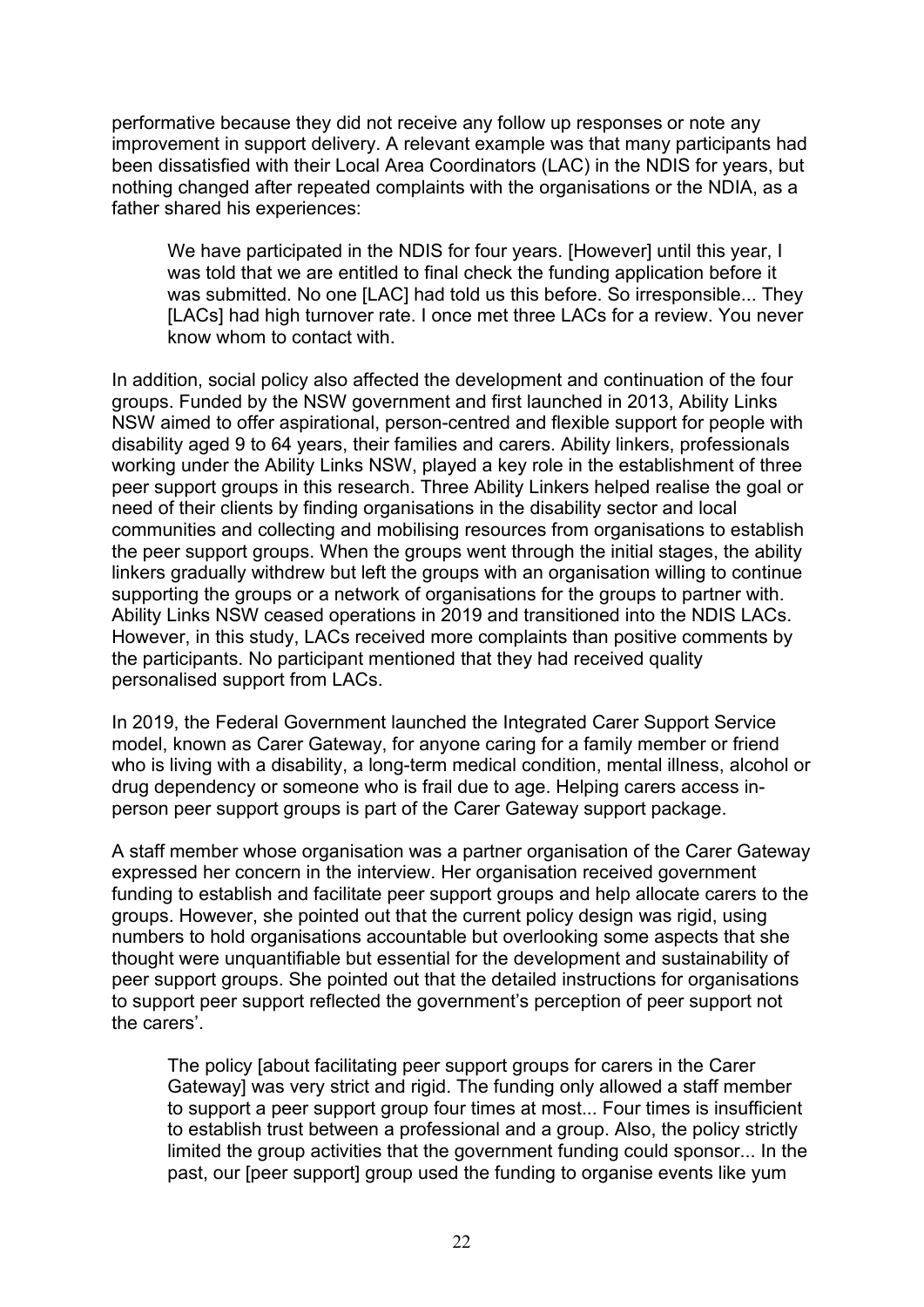cha and banquet. These events are now forbidden under the current policy... but, it was through these yum cha and banquets that the group developed a strong solidarity... The current policy did little in cultivating trust between peer members and that between organisations and groups.

The staff member added that she had accumulated many insights into supporting grassroots peer support initiatives. However, she did not see the current policies reflect the knowledge of people with disability and their families, and frontline professionals.

Our reflections and learnings need a better channel to be delivered to policy makers... We [frontline practitioners] know what works and what not. We did include our insights in the reports to government. Somehow, the person who read the report was not the one who design the program [peer support from under Carer Gateway]... Some useful lessons from a program were not shared or reflected in another program... You see one step progress through a program and then two steps regress in the next program.

## <span id="page-24-0"></span>3.5 Summary

The development and sustainability of a disability peer support group that meets peers' expectations requires support and resources from different levels across the disability support system. Details about the factors that contribute are outlined below:

- A good group facilitator refers to a person with disability or family member from a CALD background who has a high level of integrity and commitment to disability peer support and obtains some capacity in event organisation.
- Identifying and supporting a good group facilitator is key to establishing and maintaining a good peer support group.
- Stable organisational support that follows these three principles helps enhance the development and sustainability of disability peer support: allocation of a dedicated staff liaison; coproduction principle that values the expertise and autonomy of the peers; continuous capacity support for staff and group facilitators.
- Inter-agency collaboration amongst disability and community organisations mobilise the availability of the resources in the disability sector and local communities for grassroots disability peer initiatives.
- Two aspects of social policy development are suggested: reflecting the expectation of people with disability and their families from CALD backgrounds about quality disability support in policy development; and including the peers' and practitioners' expertise in facilitating peer support groups in policy development.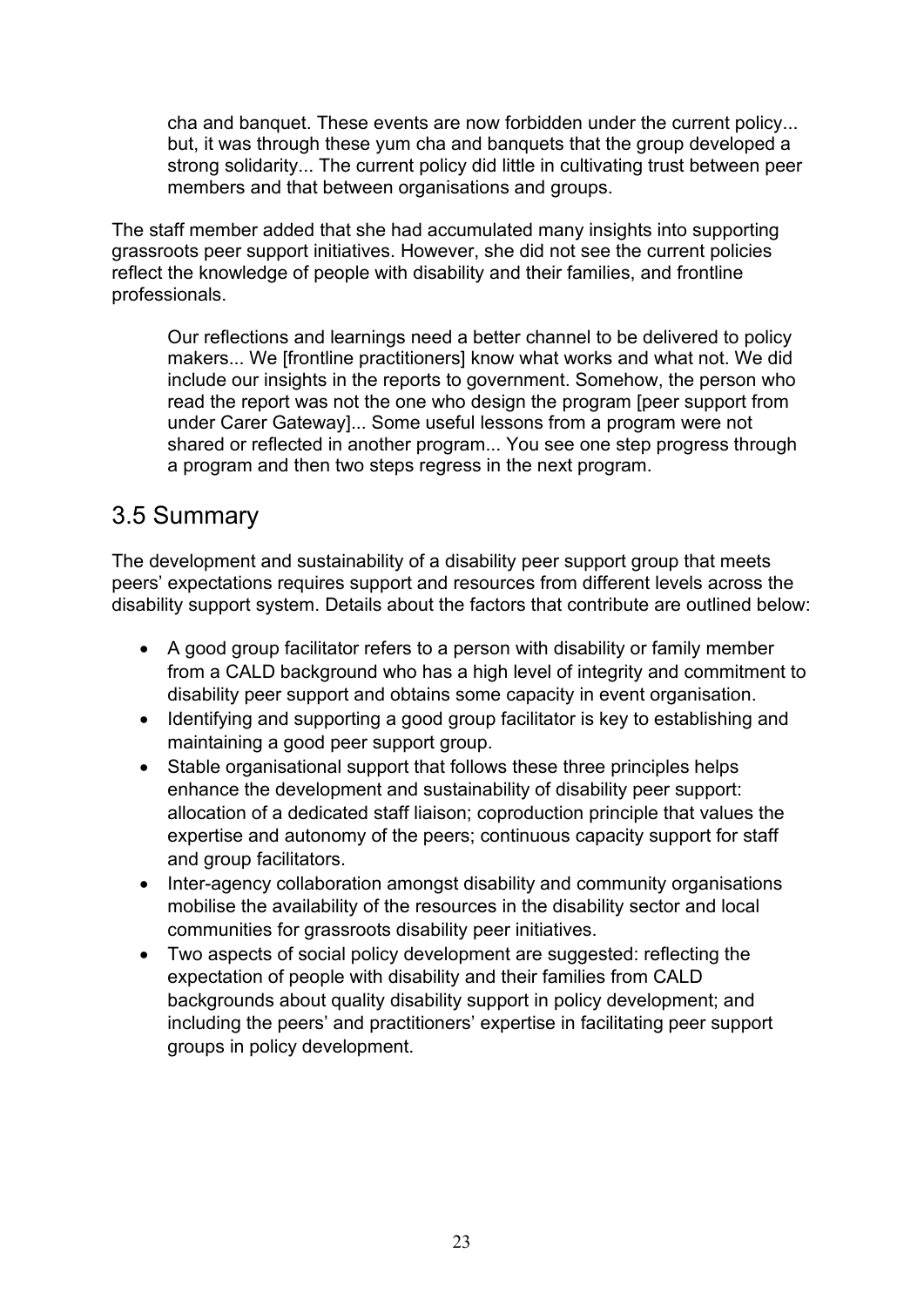## <span id="page-25-0"></span>**4. Implications for practice and policy development**

This section outlines the implications of the study for culturally responsive disability support.

## <span id="page-25-1"></span>4.1 Disability peer support groups are valuable support resources for culturally responsive disability support

This research provided rich empirical evidence that confirmed the value of peer support groups for Australian Chinese people with disability and their families. The study indicates that disability peer support groups provide people with disability and their families from CALD backgrounds with emotional support and knowledge that they are keen to learn. Some benefits from the groups are irreplaceable by formal disability supports.

The role of culture and language in quality peer support varies by the group members' primary language. People whose primary language was not English preferred engaging with the peers who spoke the same primary language and had the same culture with each other. The importance of the same culture and language for peer support depends on the individual preferences of people who were born in Australia.

In addition, disability peer support groups provide a valuable source of information for disability support organisations and policy makers to understand the needs of people from CALD backgrounds. Participants in peer support groups are more willing to express their opinions where they feel safe and encouraged by their peers. Working with CALD disability peer support groups is an approach for organisations and governments to include the expectations of people from CALD backgrounds in practice and policy development.

## <span id="page-25-2"></span>4.2 Disability peer support groups need external support across the society

The development and continuation of CALD disability peer support group needs ongoing external support from the disability sector, local communities and efforts at system level. Support could centre around three aspects: resources for group operations; group facilitator's capacity building; opportunities for peer support groups to influence practice and policy development. Support that reflects the expertise of CALD people with disability and their families and encourages their autonomy contributes to the development and sustainability of grassroots peer support initiatives. In addition, continuous support is needed throughout the development of peer support groups.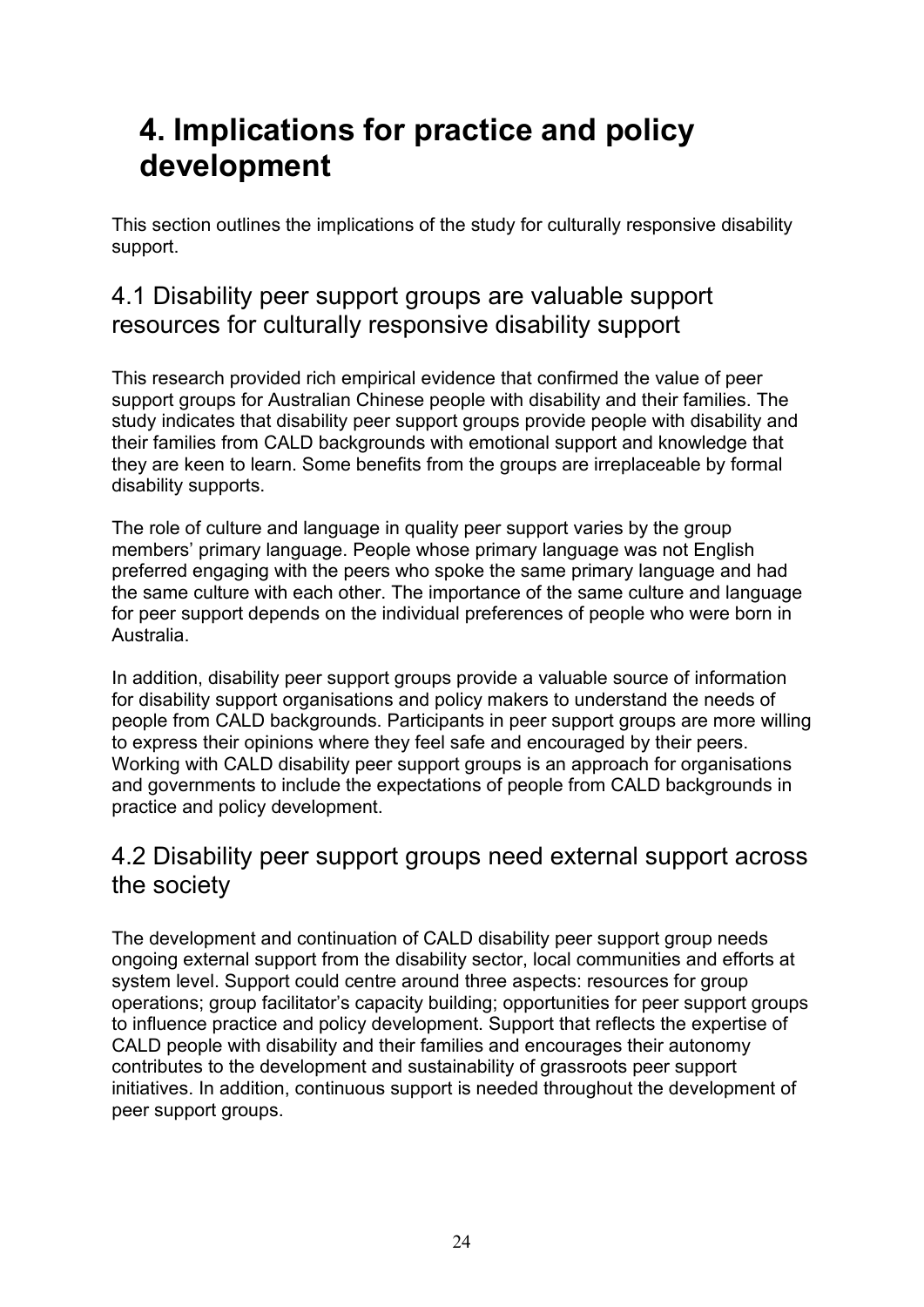This study reinforces the key role of a good group facilitator in the development and sustainability of a good disability peer support group. This study suggests four traits and capacities that peers value as a good group facilitator: 1) lived experiences of disability or caring for people with disability; 2) empathy with peers' experiences and needs; 3) no intention to make profit or take advantage of the peer support group; and 4) capacity to mobilise resources and organise activities for the group.

Group facilitators need continuous support to enhance the following capacities: resource seeking and mobilising, group governance and management, stakeholder engagement, presentation skills, event organisation, and so on. Group facilitators' commitment and contribution are under-estimated and deserve a certain form of acknowledgment by government.

Disability organisations who aim to engage with CALD disability peer support groups for culturally responsive support could invest in three aspects in the engagement: 1) assigning a committed staff liaison with the group; 2) coproduction with the group: cultivating and including the peers' expertise, autonomy and agency; 3) continuous capacity building for the staff liaison and group facilitator.

Creating opportunities for CALD disability peer support groups to influence practice and policy change is another additional level of support for CALD people with disability and their families for two reasons: 1) there are support needs of group members that are beyond the capacity of peer support groups, which needs effort from disability sector or policy changes; 2) the value of CALD disability peer support groups for culturally responsive disability support in the NDIS context has been underestimated.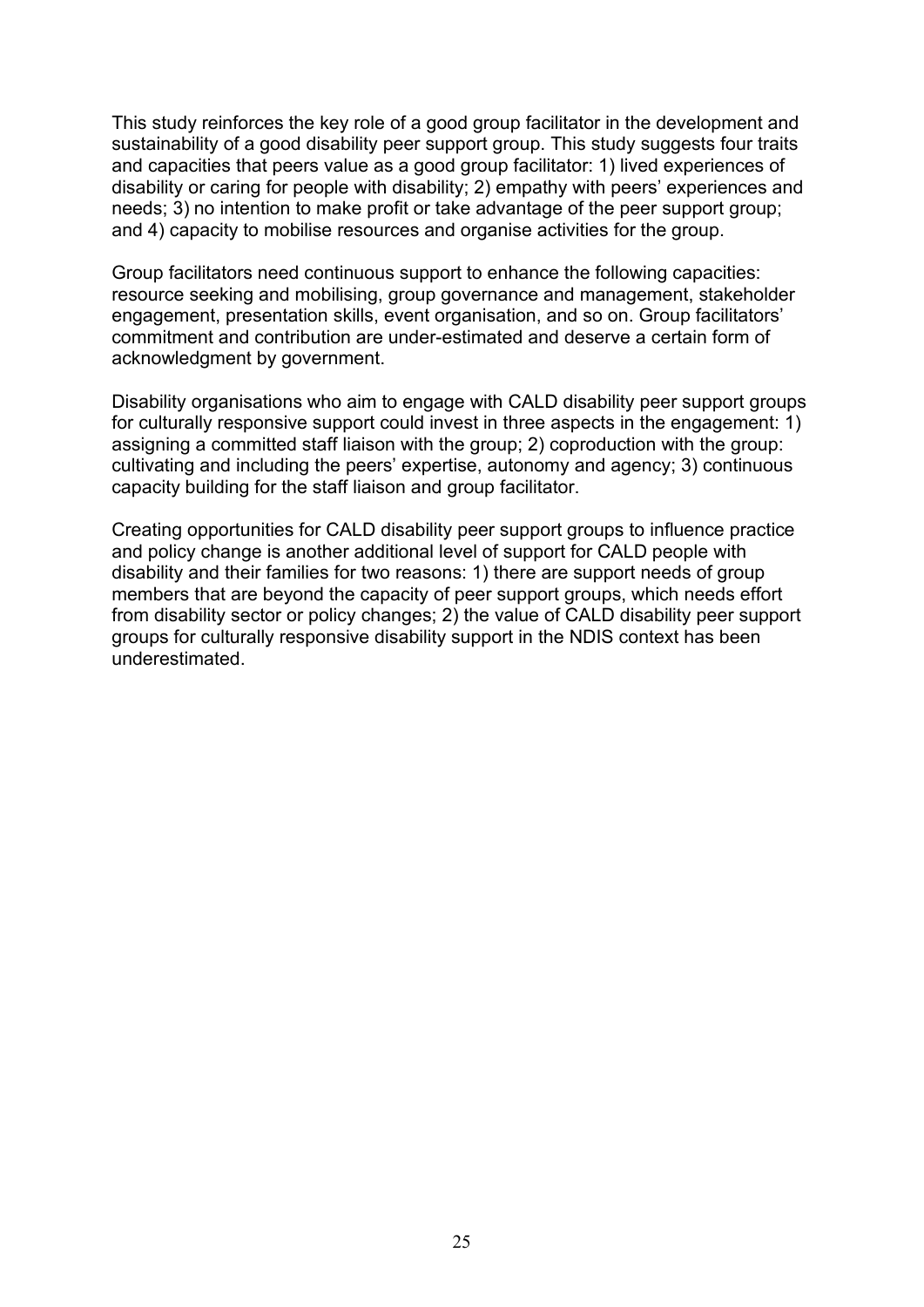## <span id="page-27-0"></span>**Appendix 1 Research methods**

This section presents a brief summary of the methods employed by the research.

#### **1. Ethical considerations**

The research was a qualitative study and incorporated inclusive research principles to prioritise the voices from Australian Chinese people with disability and their families. The research team acknowledged the importance of disability inclusive research practice (Fisher & Robinson, 2010) so that people with disability and their families could actively engage in providing a valid evidence base that can inform practice and policy development. The research team consisted of five university researchers and two peer researchers with lived experiences from a Chinese background and a peer researcher who is a disability practitioner. The research team followed the principles of the National Disability Research and Development Agenda, which reflects the UNCRPD and refines knowledge from international research experience.

The research complied with ethical standards outlined in the National Statement on Ethical Conduct in Research Involving Humans (National Health and Medical Research Council, 2007). In the research, ethical conduct included recruitment of research participants at arm's length from the research team, collecting observation data after receiving consent from the research participants, providing bilingual version of information sheet, and protecting the research participants' personal privacy. The methodology outlined in this report have been approved by the UNSW Ethics Committee, approval number HC 200018.

#### **2. Data collection**

The data collection methods comprised observations and semi-structured interviews with the parties involved in CALD disability peer support, including the Australian Chinese participants, frontline staff members of the three disability organisations who facilitated or supported the peer support groups, and representatives from the NDIS stakeholder organisations who were involved in the group activities. The interview sample sizes are presented in Table 1. The topics of interviews included the participants' reflections or comments on good peer support; contributors to the development and continuation of the perceived good peer support; and relationship between disability peer support and cultural responsiveness in the NDIS.

|                                                       |                        | Number |
|-------------------------------------------------------|------------------------|--------|
| <b>Australian Chinese</b><br>participants:            | People with disability | 5      |
|                                                       | <b>Family members</b>  | 35     |
| Representatives of the three disability organisations |                        | 5      |
| Representatives of the NDIS stakeholder organisations |                        | 1      |
| Total                                                 |                        | 46     |

#### **Table 1: Research participants**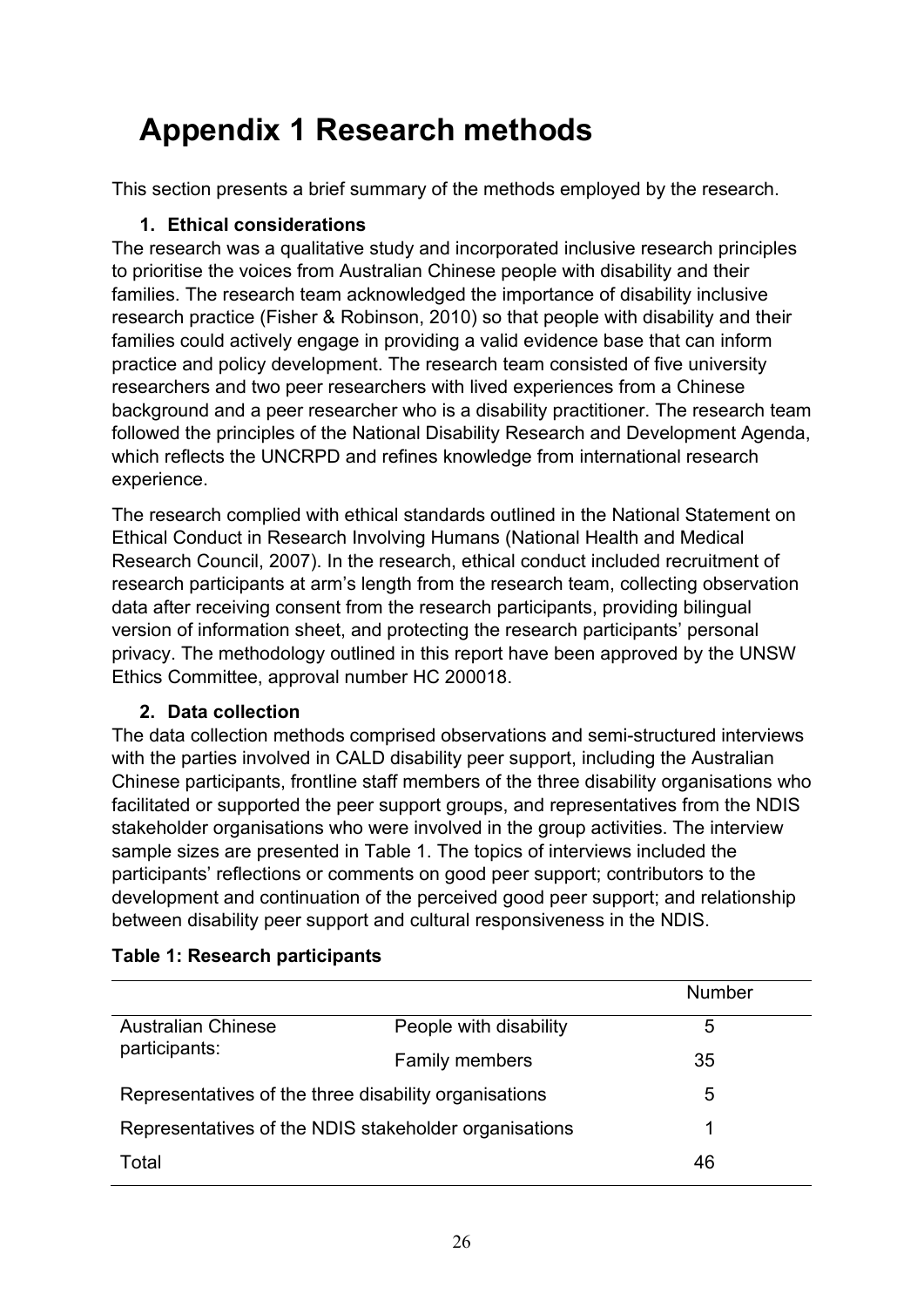The four disability peer support groups allowed a bilingual researcher (Qian Fang) to attend and observe their online group sessions<sup>4</sup>. The researcher started collecting observation data from June to September 2020. The observation notes focused on: the structure of each session; how research participants engaged in each session, including their comments, interactions with the group facilitator, guest speaker, and other group members; the research participants' informal communications with the researcher; and the researcher's reactions to the observations at the sessions. The aim of collecting observation data was to understand how the groups provided support to the peers; how the group facilitators organised the group sessions; and group-organisation engagement.

Inclusive methods were used to facilitate the participation of people with disability and their families in the research. Peer researchers were invited to ensure the expertise of people with disability and disability practitioners were included in all phases of the research. Interview questions were flexible and adjusted by the researchers according to the communication needs and preferences of the research participants. The research team developed bilingual versions of the information and consent forms written in plain English and Chinese to ensure that the research participants were more comfortable in participating in the research.

#### **3. Data analysis**

The research employed thematic analysis to analyse data. Thematic analysis was used to interpret the themes associated with the research participants' understandings of good disability peer support, culturally responsive disability support, and development and sustainability of CALD disability peer support.

#### **4. Reporting**

The draft report will be amended with comments from the three industry partners, the Australian Chinese participants and other stakeholders as agreed. The final report will be provided to the industry partners and Australian Chinese participants. With the permission of the industry partners, the report will be published online. In addition, the report may be distributed specifically to disability advocacy organisations for dissemination and enhance awareness of culturally responsive support to grassroots peer support initiatives.

A summary of the findings will be returned to the research participants. The summary will be in bilingual form written in plain English and Chinese. The research findings will also be disseminated through conference, seminar presentations, forums and journal articles.

<span id="page-28-0"></span><sup>4</sup> All physical group sessions ceased during COVID.